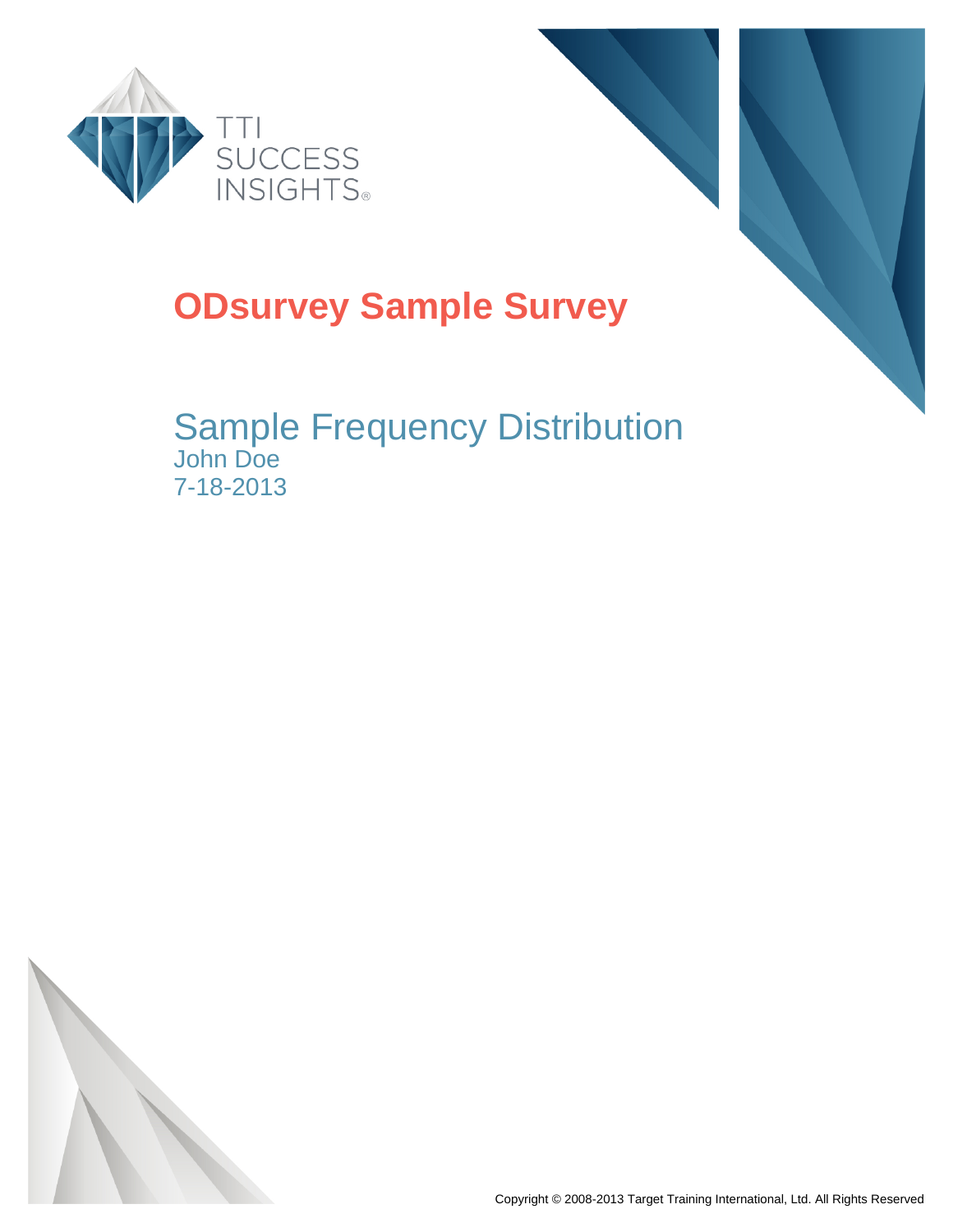



#### Frequency Distribution

This report type shows the total of responses under each answer option for a survey question or group of questions (category). The numbers represent the number of respondents that gave a certain response from each demographic group.

For example, if 3 out of 10 people in the Direct Report demographic group marked N/A as a response to a given question, the Frequency Distribution will show 3 respondents saying N/A for the Direct Report group. The results are indicated by a number below each answer option.

In this report the Not Applicable responses are included. This ensures that each answer option, including N/A, is tabulated.

This report is used when you want a detailed description of survey results. The Frequency Distribution report provides an in-depth look at the data.

#### **Demographic Summary**

| Self                 |    |
|----------------------|----|
| <b>Boss</b>          |    |
| <b>Direct Report</b> | З  |
| Peer                 | 3  |
| Customer             |    |
| Other                | ર  |
| Total                | 15 |
|                      |    |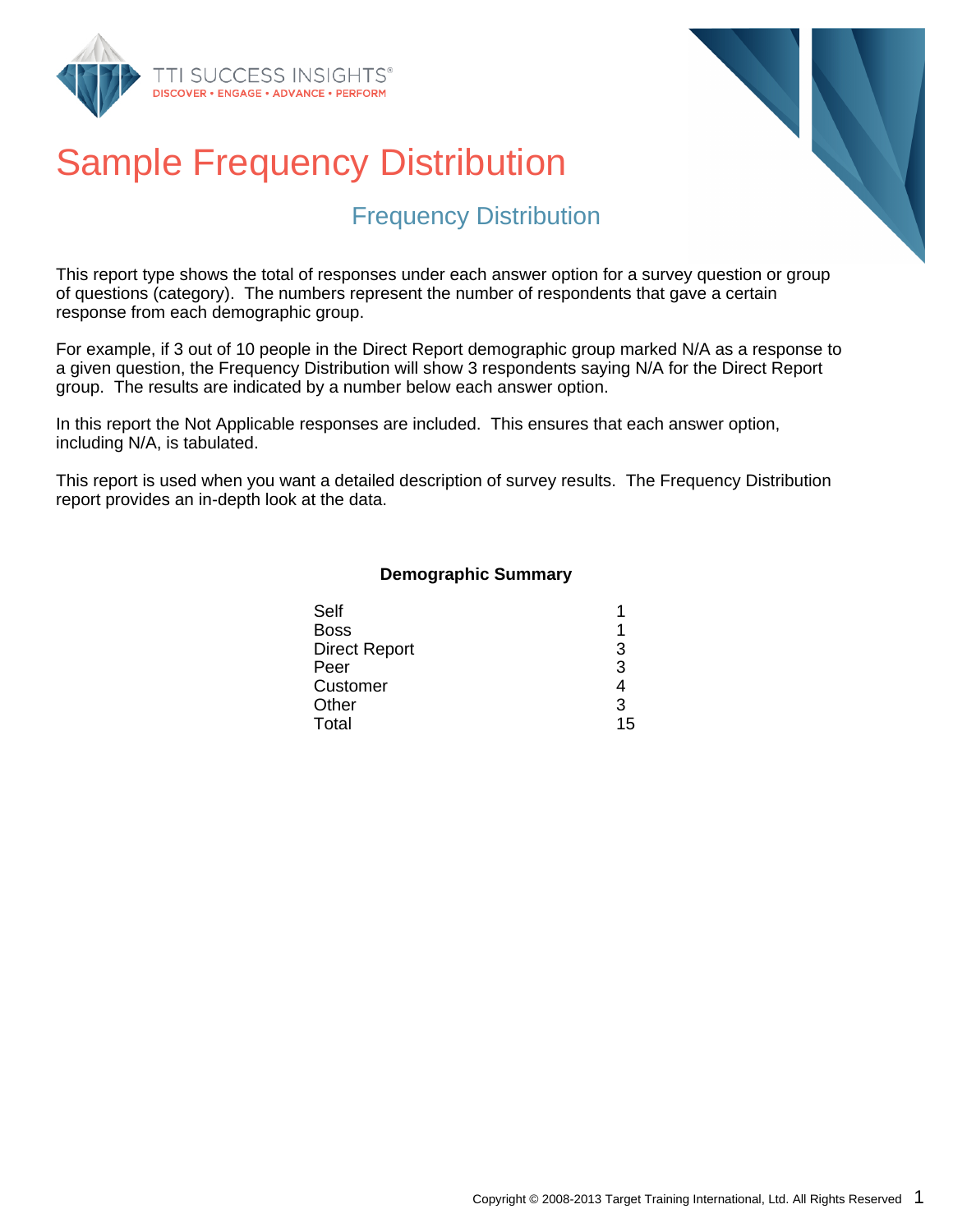



#### Top Four (4 questions)

4. At the end of a project, discusses improvements to make next time with his/her team.

|                      | Stronaly<br>Scale Disagree | <b>Disagree</b> | <b>Neutral</b> | Aaree | <b>Stronaly</b><br><b>Agree</b> | <b>Not</b><br>Applicable |
|----------------------|----------------------------|-----------------|----------------|-------|---------------------------------|--------------------------|
| All Respondents (15) |                            |                 |                |       |                                 |                          |

9. People respect this person's knowledge and experience in his/her field.

| <b>Scale</b>         | <b>Strongly</b><br><b>Disagree</b> | <b>Disagree</b> | <b>Neutral</b> | Aaree | <b>Strongly</b><br><b>A</b> aree | Not<br>Applicable |
|----------------------|------------------------------------|-----------------|----------------|-------|----------------------------------|-------------------|
| All Respondents (15) |                                    |                 |                | b     | G                                |                   |

6. Is more interested in learning from problems than blaming them on others.

| <b>Scale</b>         | Strongly<br><b>Disagree</b> | <b>Disagree</b> | <b>Neutral</b> | Aaree | <b>Strongly</b><br>Agree | <b>Not</b><br>Applicable |
|----------------------|-----------------------------|-----------------|----------------|-------|--------------------------|--------------------------|
| All Respondents (15) |                             |                 |                |       |                          |                          |

17. Demonstrates personal commitment and persistence in achieving goals.

| <b>Scale</b>         | Stronaly<br><b>Disagree</b> | <b>Disagree</b> | <b>Neutral</b> | Aaree | <b>Strongly</b><br><b>Agree</b> | <b>Not</b><br>Applicable |
|----------------------|-----------------------------|-----------------|----------------|-------|---------------------------------|--------------------------|
| All Respondents (15) |                             |                 |                |       | h                               |                          |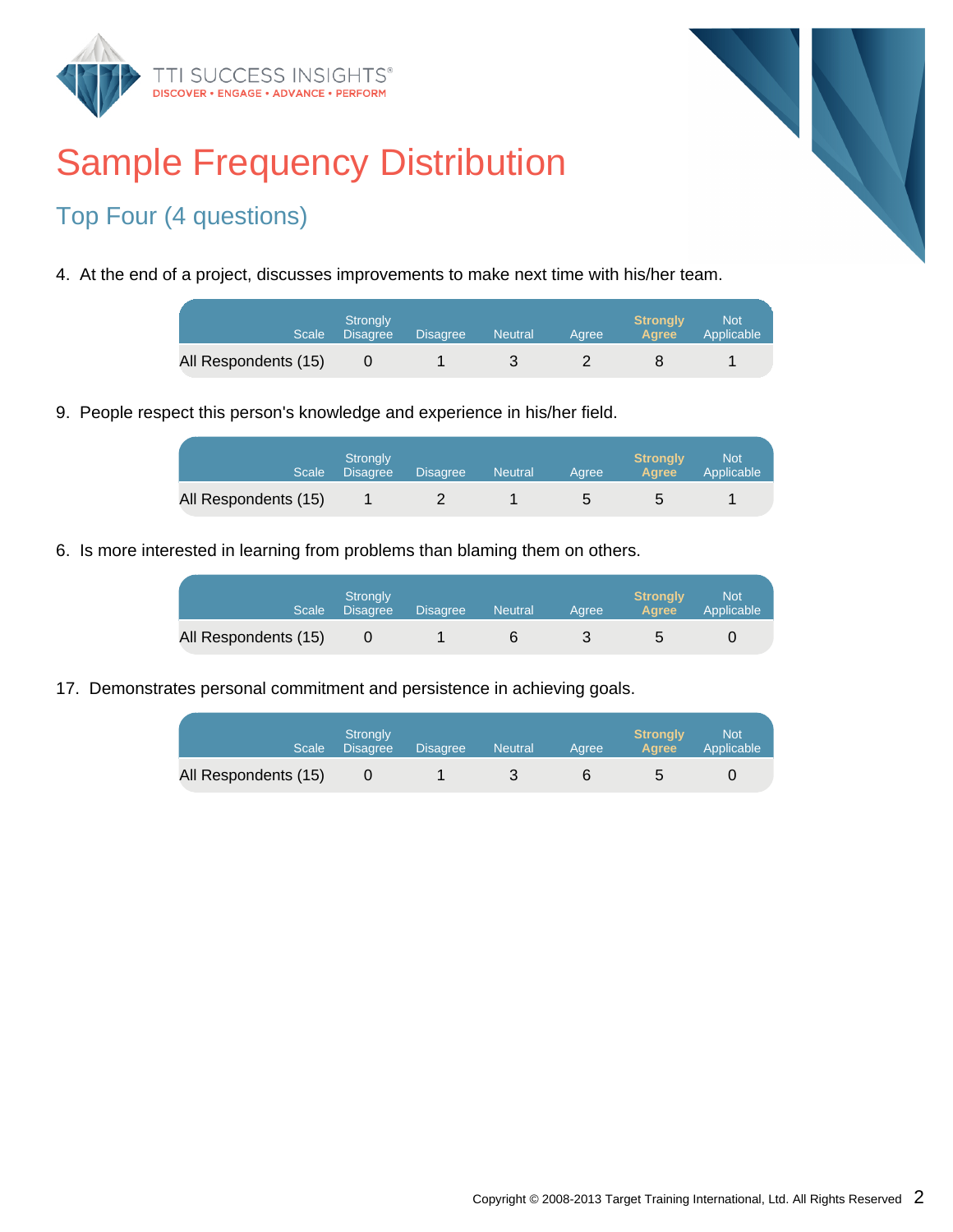



#### Bottom Four (4 questions)

28. Has a clear vision of what he/she wants to achieve.

| Scale                | Stronaly<br><b>Disagree</b> | <b>Disagree</b> | <b>Neutral</b> | Aaree | <b>Strongly</b><br><b>Agree</b> | <b>Not</b><br>Applicable |
|----------------------|-----------------------------|-----------------|----------------|-------|---------------------------------|--------------------------|
| All Respondents (15) |                             |                 |                |       |                                 |                          |

27. Displays a sense of security and self-assurance.

| <b>Scale</b>         | <b>Strongly</b><br><b>Disagree</b> | <b>Disagree</b> | <b>Neutral</b> | Aaree | <b>Strongly</b><br><b>Agree</b> | <b>Not</b><br>Applicable |
|----------------------|------------------------------------|-----------------|----------------|-------|---------------------------------|--------------------------|
| All Respondents (15) |                                    |                 |                |       |                                 |                          |

14. Acts decisively after considering input.

| <b>Scale</b>         | Strongly<br><b>Disagree</b> | Disagree | <b>Neutral</b> | Aaree | <b>Strongly</b><br><b>Agree</b> | Not<br>Applicable |
|----------------------|-----------------------------|----------|----------------|-------|---------------------------------|-------------------|
| All Respondents (15) |                             |          |                |       |                                 |                   |

15. Anticipates and overcomes obstacles, balancing quality, budget, and timeliness.

| Scale                | Stronaly<br><b>Disagree</b> | <b>Disagree</b> | <b>Neutral</b> | Aaree | <b>Strongly</b><br><b>Agree</b> | <b>Not</b><br>Applicable |
|----------------------|-----------------------------|-----------------|----------------|-------|---------------------------------|--------------------------|
| All Respondents (15) |                             |                 |                | h     |                                 |                          |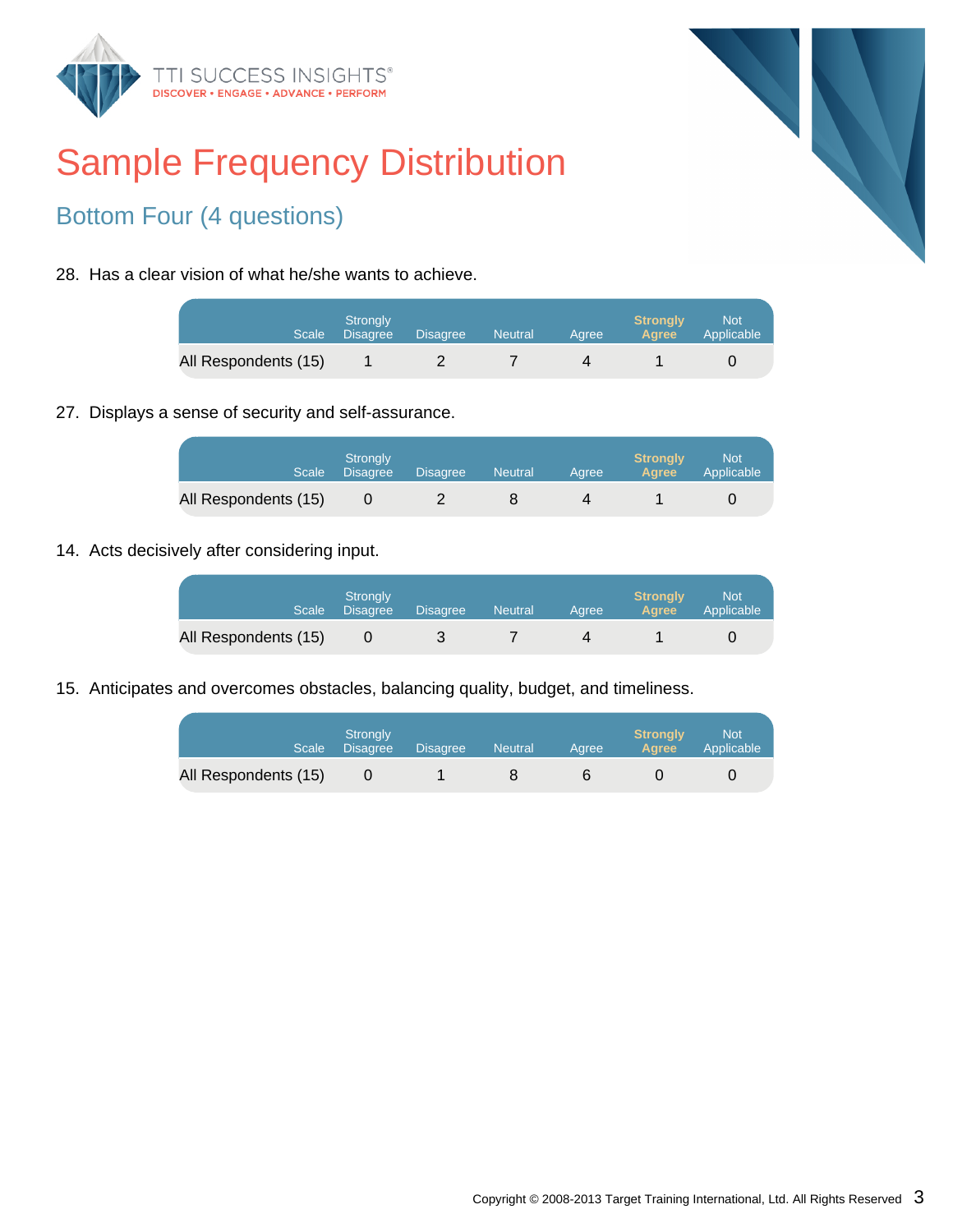



#### Self Improvement (13 questions)

#### Summary:

| <b>Scale</b>      | <b>Strongly</b><br><b>Disagree</b> | <b>Disagree</b> | <b>Neutral</b> | Agree | <b>Strongly</b><br>Agree | <b>Not</b><br>Applicable |
|-------------------|------------------------------------|-----------------|----------------|-------|--------------------------|--------------------------|
| Self $(1)$        | $\overline{0}$                     | 2               | 2              | 4     | 5                        | 0                        |
| Boss $(1)$        | $\overline{0}$                     | $\Omega$        | 1              | 5     | 4                        | 3                        |
| Direct Report (3) | 1                                  | $\overline{4}$  | 12             | 14    | 5                        | 3                        |
| Peer $(3)$        | $\mathbf 0$                        | 2               | 18             | 15    | $\overline{4}$           | 0                        |
| Customer (4)      | $\mathbf 0$                        | 6               | 15             | 22    | 9                        | 0                        |
| Other (3)         | $\mathbf 0$                        | $\overline{4}$  | 12             | 16    | $\overline{7}$           | $\overline{0}$           |
| Total $(15)$      | 1                                  | 18              | 60             | 76    | 34                       | 6                        |

1. Applies new and innovative ways of doing things.

| <b>Scale</b>      | <b>Strongly</b><br><b>Disagree</b> | <b>Disagree</b> | <b>Neutral</b> | Agree          | <b>Strongly</b><br>Agree | <b>Not</b><br>Applicable |
|-------------------|------------------------------------|-----------------|----------------|----------------|--------------------------|--------------------------|
| Self (1)          | $\mathbf 0$                        |                 | $\mathbf 0$    | 0              | $\Omega$                 |                          |
| Boss $(1)$        | $\mathbf 0$                        | $\Omega$        | 1              | $\overline{0}$ | $\Omega$                 | $\Omega$                 |
| Direct Report (3) | $\mathbf 0$                        | $\Omega$        | 2              |                | $\Omega$                 | $\Omega$                 |
| Peer $(3)$        | $\mathbf 0$                        | 1               | 1              |                | $\Omega$                 | $\Omega$                 |
| Customer (4)      | $\mathbf 0$                        | $\Omega$        | 1              | 2              | 1                        | $\Omega$                 |
| Other (3)         | $\mathbf 0$                        |                 | 1              | 1              | $\Omega$                 | $\Omega$                 |
| Total (15)        | 0                                  | 3               | 6              | 5              |                          |                          |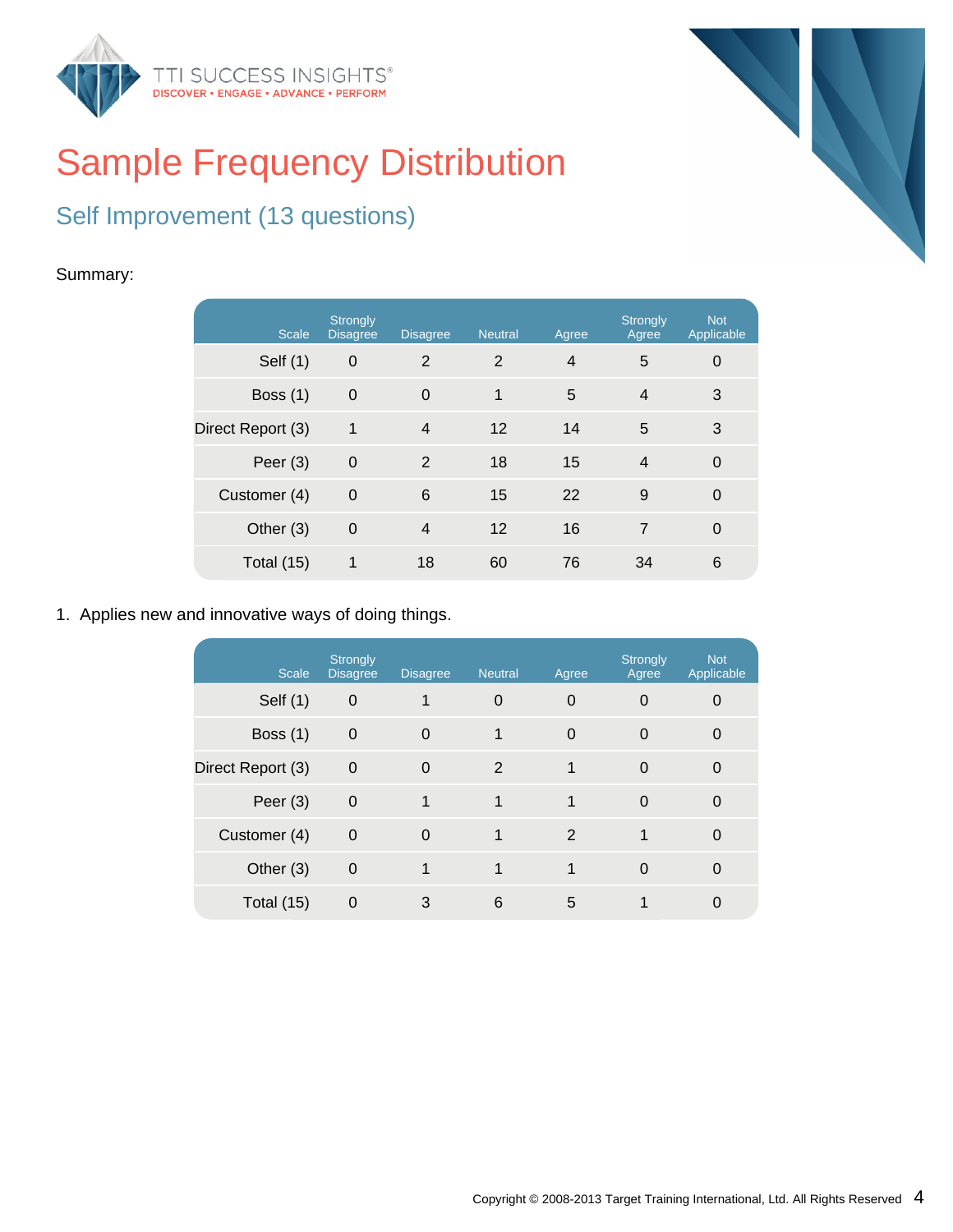



2. Applies new ways of doing things to improve effectiveness.

| <b>Scale</b>      | <b>Strongly</b><br><b>Disagree</b> | <b>Disagree</b> | <b>Neutral</b> | Agree          | <b>Strongly</b><br>Agree | <b>Not</b><br>Applicable |
|-------------------|------------------------------------|-----------------|----------------|----------------|--------------------------|--------------------------|
| Self $(1)$        | $\boldsymbol{0}$                   |                 | $\mathbf 0$    | $\Omega$       | $\Omega$                 | 0                        |
| Boss $(1)$        | $\overline{0}$                     | $\Omega$        | $\mathbf 0$    | 1              | $\Omega$                 | 0                        |
| Direct Report (3) | $\overline{0}$                     | $\Omega$        | $\Omega$       | 3              | $\Omega$                 | $\Omega$                 |
| Peer $(3)$        | $\mathbf 0$                        | $\Omega$        | 1              | $\overline{2}$ | $\Omega$                 | 0                        |
| Customer (4)      | $\overline{0}$                     | $\Omega$        | 1              | 2              | 1                        | $\Omega$                 |
| Other (3)         | $\mathbf 0$                        | $\Omega$        | 3              | 0              | $\Omega$                 | 0                        |
| Total (15)        | $\mathbf 0$                        |                 | 5              | 8              |                          | 0                        |
|                   |                                    |                 |                |                |                          |                          |

3. Asks people from other groups for suggestions for improvement.

| <b>Scale</b>      | <b>Strongly</b><br><b>Disagree</b> | <b>Disagree</b> | <b>Neutral</b> | Agree    | <b>Strongly</b><br>Agree | <b>Not</b><br>Applicable |
|-------------------|------------------------------------|-----------------|----------------|----------|--------------------------|--------------------------|
| Self (1)          | $\mathbf 0$                        | $\Omega$        | 1              | 0        | $\Omega$                 |                          |
| Boss $(1)$        | $\mathbf 0$                        | $\Omega$        | 0              | 1        | $\Omega$                 | $\Omega$                 |
| Direct Report (3) | $\mathbf 0$                        | $\Omega$        | 1              | 0        | 2                        | $\Omega$                 |
| Peer $(3)$        | $\overline{0}$                     | $\Omega$        | 2              | $\Omega$ | 1                        | $\Omega$                 |
| Customer (4)      | $\mathbf 0$                        | $\Omega$        | 1              | 2        | 1                        | $\Omega$                 |
| Other $(3)$       | $\mathbf 0$                        | 1               | 1              | 1        | $\Omega$                 | $\Omega$                 |
| Total $(15)$      | $\overline{0}$                     |                 | 6              | 4        |                          |                          |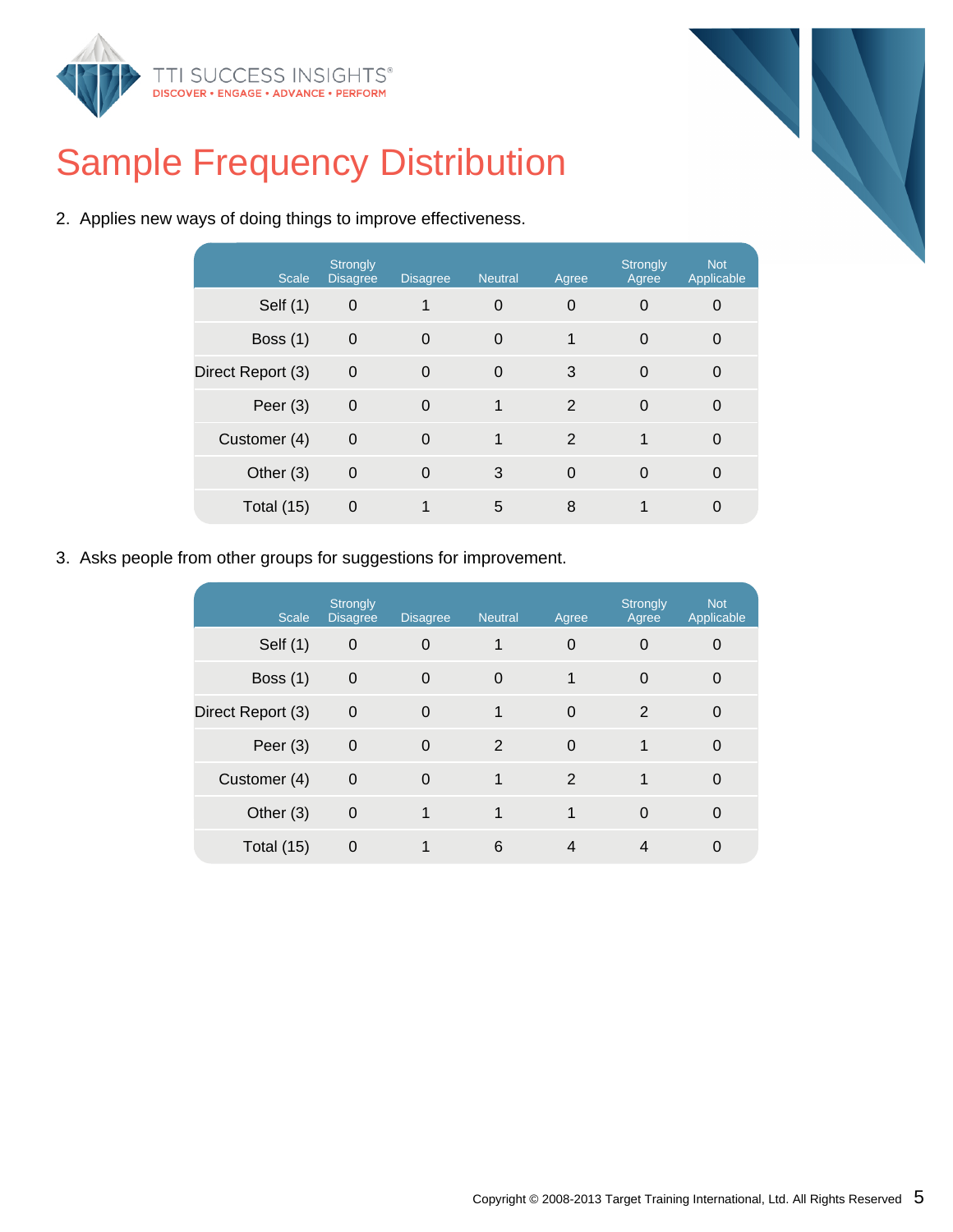



4. At the end of a project, discusses improvements to make next time with his/her team.

| <b>Scale</b>      | <b>Strongly</b><br><b>Disagree</b> | <b>Disagree</b> | <b>Neutral</b> | Agree       | Strongly<br>Agree | <b>Not</b><br>Applicable |
|-------------------|------------------------------------|-----------------|----------------|-------------|-------------------|--------------------------|
| Self (1)          | 0                                  | $\overline{0}$  | 1              | 0           | 0                 | 0                        |
| Boss $(1)$        | $\mathbf 0$                        | $\Omega$        | $\mathbf 0$    | $\Omega$    | 1                 | $\Omega$                 |
| Direct Report (3) | $\overline{0}$                     | $\Omega$        | $\Omega$       | 1           | 1                 |                          |
| Peer $(3)$        | $\overline{0}$                     | $\Omega$        | 1              | $\Omega$    | 2                 | 0                        |
| Customer (4)      | $\overline{0}$                     | $\Omega$        | 1              | $\Omega$    | 3                 | 0                        |
| Other (3)         | $\mathbf 0$                        |                 | $\overline{0}$ | $\mathbf 1$ | 1                 | 0                        |
| Total $(15)$      | 0                                  |                 | 3              | 2           | 8                 |                          |

5. Discusses lessons learned with his/her team to improve results next time.

| <b>Scale</b>      | <b>Strongly</b><br><b>Disagree</b> | <b>Disagree</b> | <b>Neutral</b> | Agree    | <b>Strongly</b><br>Agree | <b>Not</b><br>Applicable |
|-------------------|------------------------------------|-----------------|----------------|----------|--------------------------|--------------------------|
| Self (1)          | $\boldsymbol{0}$                   | $\Omega$        | $\overline{0}$ | 0        |                          | 0                        |
| Boss $(1)$        | $\overline{0}$                     | $\Omega$        | $\overline{0}$ | $\Omega$ | 0                        |                          |
| Direct Report (3) | $\overline{0}$                     | $\Omega$        | $\Omega$       | 1        | $\Omega$                 | 2                        |
| Peer $(3)$        | $\mathbf 0$                        | $\Omega$        | 1              | 2        | $\Omega$                 | $\Omega$                 |
| Customer (4)      | $\mathbf 0$                        | 1               | 1              | 1        |                          | $\Omega$                 |
| Other $(3)$       | $\mathbf 0$                        | $\Omega$        | 1              | 1        |                          | $\Omega$                 |
| Total (15)        | 0                                  |                 | 3              | 5        | 3                        | 3                        |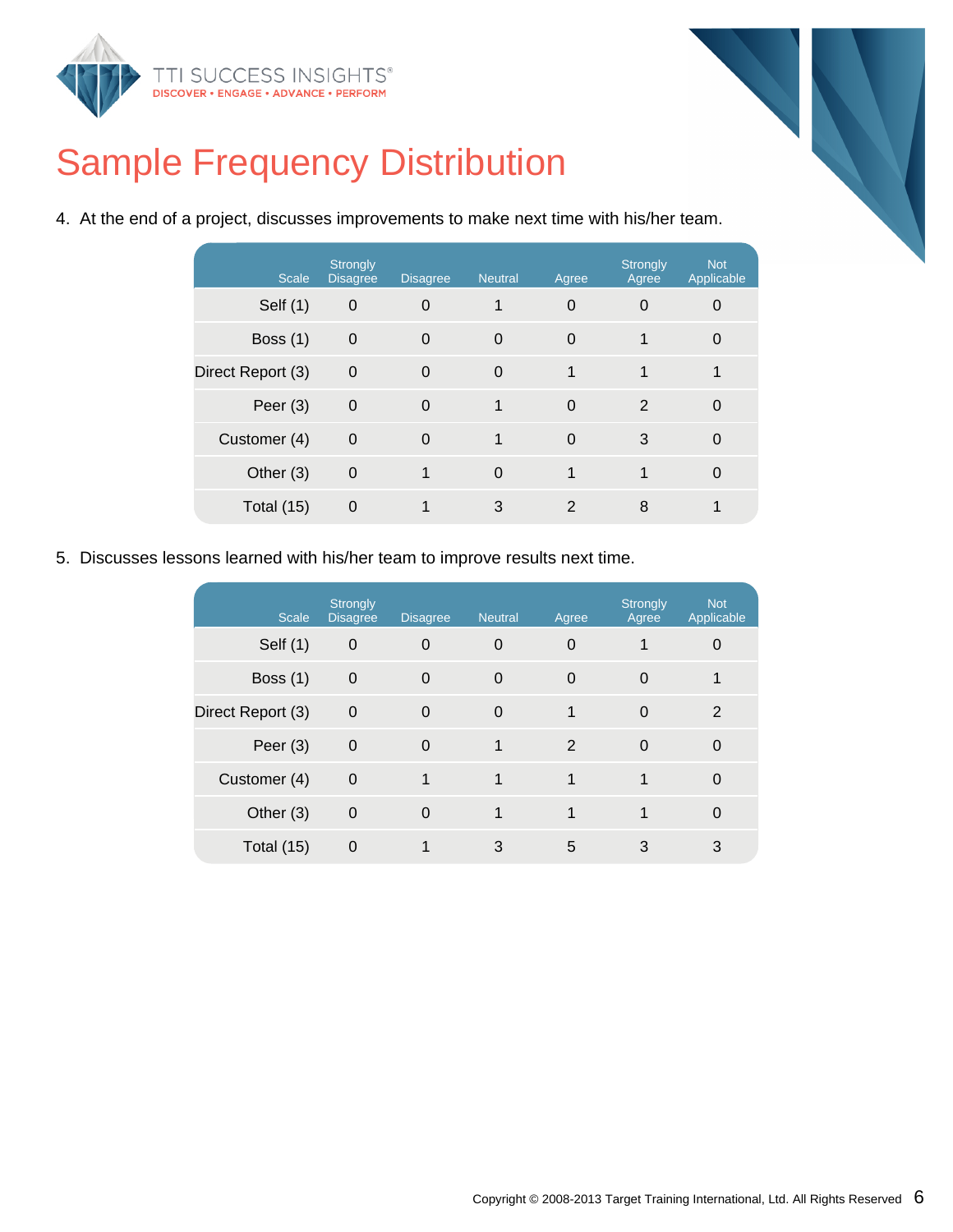



6. Is more interested in learning from problems than blaming them on others.

| <b>Scale</b>      | <b>Strongly</b><br><b>Disagree</b> | <b>Disagree</b> | <b>Neutral</b> | Agree          | <b>Strongly</b><br>Agree | <b>Not</b><br>Applicable |
|-------------------|------------------------------------|-----------------|----------------|----------------|--------------------------|--------------------------|
| Self (1)          | $\mathbf 0$                        | $\overline{0}$  | 0              | 0              | 1                        | 0                        |
| Boss $(1)$        | $\mathbf 0$                        | $\Omega$        | $\Omega$       | $\Omega$       | 1                        | 0                        |
| Direct Report (3) | $\mathbf 0$                        | $\Omega$        | 1              | $\Omega$       | 2                        | $\Omega$                 |
| Peer $(3)$        | $\mathbf 0$                        | $\Omega$        | 2              | 1              | $\Omega$                 | $\Omega$                 |
| Customer (4)      | $\Omega$                           | 1               | 2              | 0              | 1                        | 0                        |
| Other (3)         | $\mathbf 0$                        | $\Omega$        | 1              | $\overline{2}$ | $\Omega$                 | $\Omega$                 |
| Total (15)        | 0                                  |                 | 6              | 3              | 5                        | 0                        |

7. Is open to constructive criticism without becoming defensive.

| <b>Scale</b>      | <b>Strongly</b><br><b>Disagree</b> | <b>Disagree</b> | <b>Neutral</b> | Agree | Strongly<br>Agree | <b>Not</b><br>Applicable |
|-------------------|------------------------------------|-----------------|----------------|-------|-------------------|--------------------------|
| Self $(1)$        | $\overline{0}$                     | $\Omega$        | 0              |       | $\Omega$          |                          |
| <b>Boss (1)</b>   | $\overline{0}$                     | $\Omega$        | $\Omega$       | 0     | 1                 | 0                        |
| Direct Report (3) | $\mathbf 0$                        | $\Omega$        | 1              | 2     | $\Omega$          | $\Omega$                 |
| Peer $(3)$        | $\mathbf 0$                        | $\Omega$        | 2              | 1     | 0                 | 0                        |
| Customer (4)      | $\overline{0}$                     | 1               | 2              | 1     | $\Omega$          | $\Omega$                 |
| Other (3)         | $\mathbf 0$                        | $\Omega$        | $\Omega$       | 3     | $\Omega$          | $\Omega$                 |
| Total (15)        | $\Omega$                           |                 | 5              | 8     |                   |                          |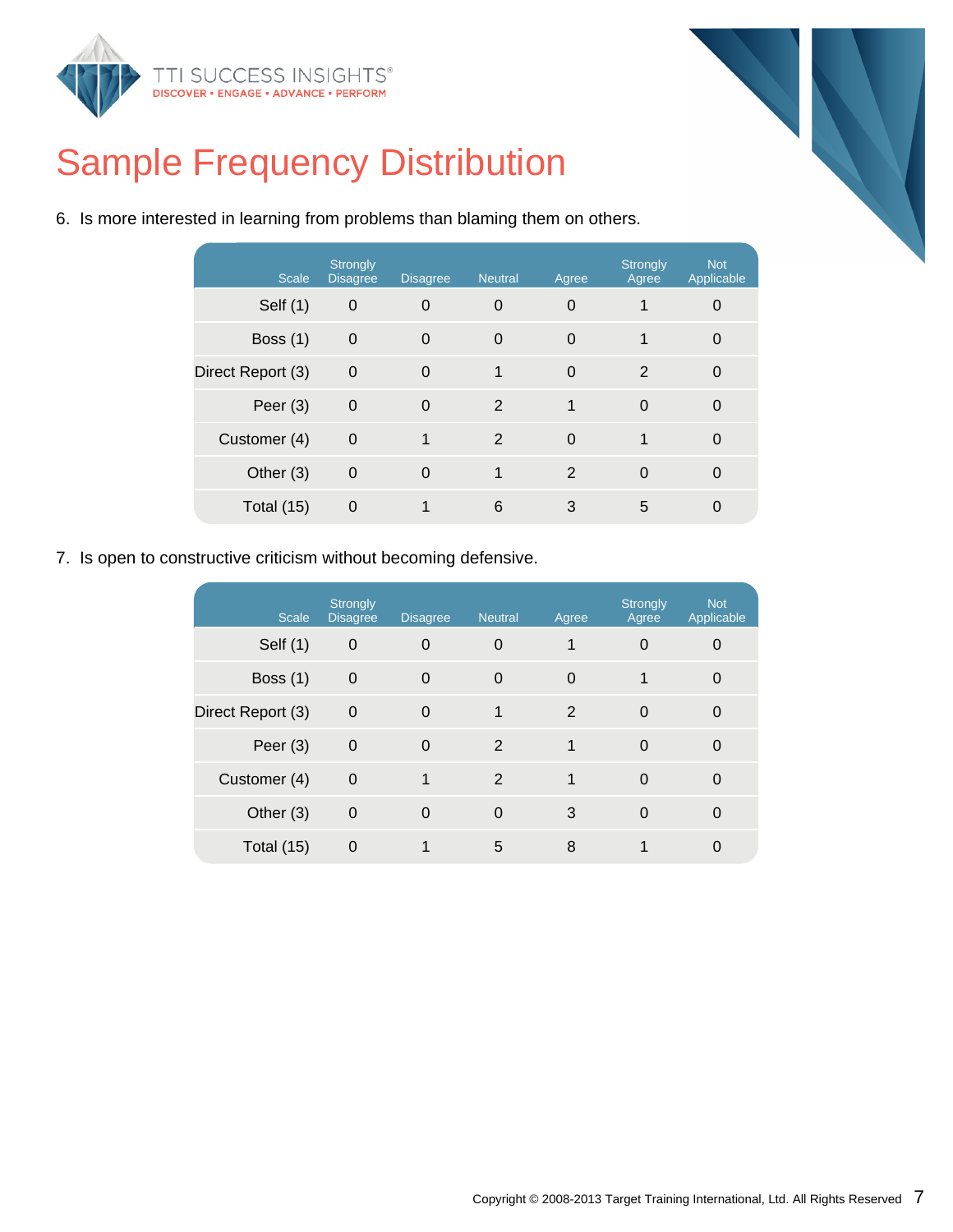



|  |  | 8. Is open to new learning and criticism without becoming defensive. |
|--|--|----------------------------------------------------------------------|
|  |  |                                                                      |

| <b>Scale</b>      | <b>Strongly</b><br><b>Disagree</b> | <b>Disagree</b> | <b>Neutral</b> | Agree          | Strongly<br>Agree | <b>Not</b><br>Applicable |
|-------------------|------------------------------------|-----------------|----------------|----------------|-------------------|--------------------------|
| Self (1)          | $\overline{0}$                     | $\Omega$        | 0              | 1              | $\Omega$          | 0                        |
| Boss $(1)$        | $\mathbf 0$                        | $\Omega$        | 0              | 1              | $\Omega$          | 0                        |
| Direct Report (3) | $\overline{0}$                     | $\mathbf 1$     | 1              | 1              | $\Omega$          | $\Omega$                 |
| Peer $(3)$        | $\mathbf 0$                        | $\Omega$        | 1              | $\overline{2}$ | $\Omega$          | $\Omega$                 |
| Customer (4)      | $\mathbf 0$                        | 1               | $\mathbf 0$    | 3              | $\Omega$          | 0                        |
| Other $(3)$       | $\mathbf 0$                        | $\Omega$        | $\mathbf 0$    | $\overline{2}$ | 1                 | $\Omega$                 |
| Total (15)        | $\mathbf 0$                        | 2               | 2              | 10             |                   | 0                        |
|                   |                                    |                 |                |                |                   |                          |

9. People respect this person's knowledge and experience in his/her field.

| <b>Scale</b>      | <b>Strongly</b><br><b>Disagree</b> | <b>Disagree</b> | <b>Neutral</b> | Agree    | <b>Strongly</b><br>Agree | <b>Not</b><br>Applicable |
|-------------------|------------------------------------|-----------------|----------------|----------|--------------------------|--------------------------|
| Self (1)          | $\Omega$                           | $\Omega$        | $\Omega$       | 0        |                          | 0                        |
| Boss $(1)$        | $\mathbf 0$                        | $\Omega$        | 0              | 0        | $\Omega$                 |                          |
| Direct Report (3) | $\mathbf 1$                        |                 | $\Omega$       | 1        | $\Omega$                 | $\Omega$                 |
| Peer $(3)$        | $\mathbf 0$                        | 1               | $\Omega$       | 1        | 1                        | 0                        |
| Customer (4)      | $\overline{0}$                     | $\Omega$        | 1              | 3        | $\Omega$                 | $\Omega$                 |
| Other (3)         | $\mathbf 0$                        | $\Omega$        | $\Omega$       | $\Omega$ | 3                        | $\Omega$                 |
| Total (15)        | 1                                  | 2               |                | 5        | 5                        |                          |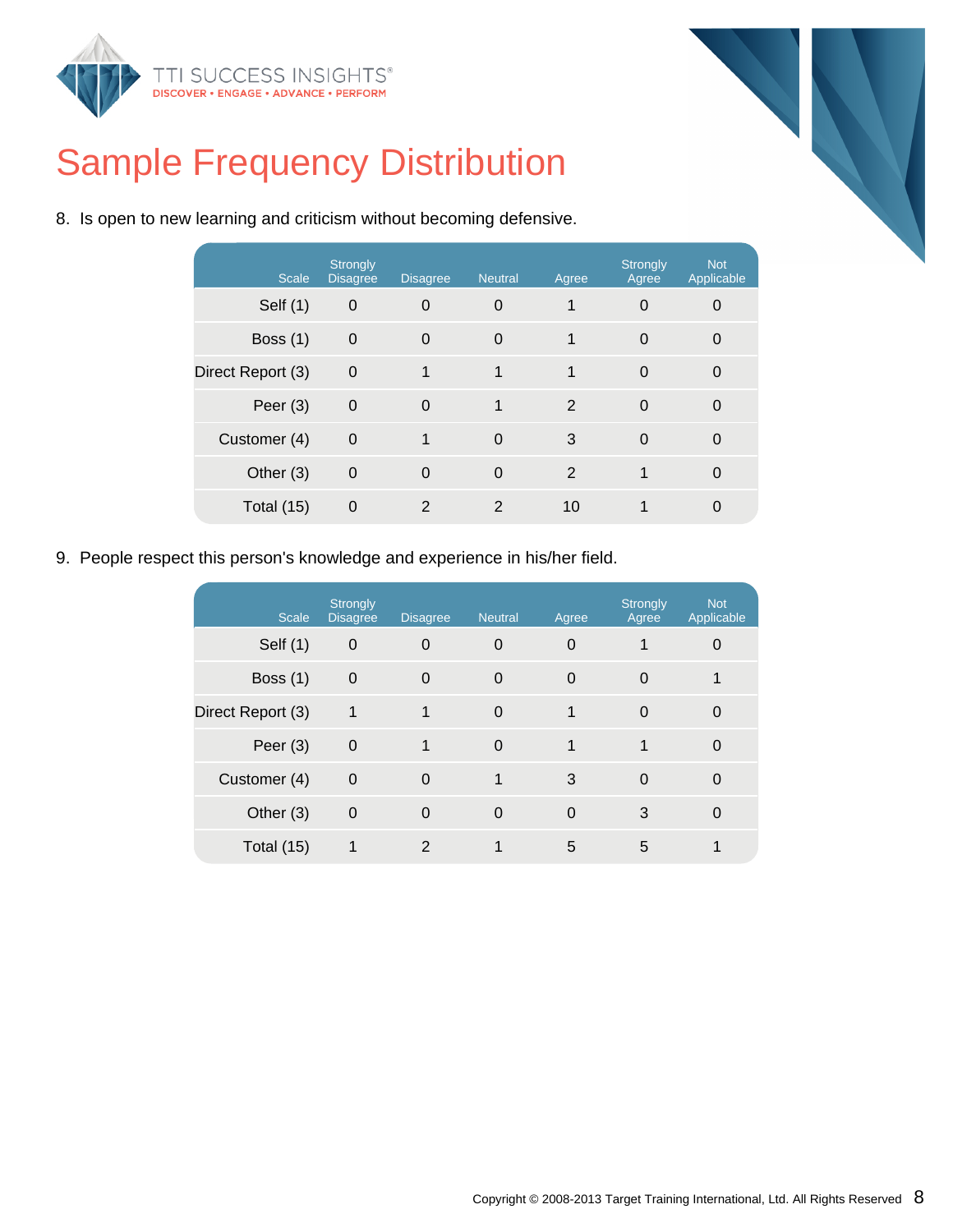



|  | 10. Stays current with latest technologies, trends and developments in his/her job. |  |  |  |
|--|-------------------------------------------------------------------------------------|--|--|--|
|  |                                                                                     |  |  |  |

| <b>Scale</b>      | <b>Strongly</b><br><b>Disagree</b> | <b>Disagree</b> | <b>Neutral</b> | Agree          | <b>Strongly</b><br>Agree | <b>Not</b><br>Applicable |
|-------------------|------------------------------------|-----------------|----------------|----------------|--------------------------|--------------------------|
| Self (1)          | $\mathbf 0$                        | $\overline{0}$  | 0              | $\overline{0}$ |                          | 0                        |
| Boss $(1)$        | $\mathbf 0$                        | $\Omega$        | 0              | $\mathbf 0$    | 1                        | $\Omega$                 |
| Direct Report (3) | $\mathbf 0$                        | 2               | 1              | $\Omega$       | $\Omega$                 | $\Omega$                 |
| Peer $(3)$        | $\mathbf 0$                        | $\Omega$        | 1              | 2              | $\Omega$                 | 0                        |
| Customer (4)      | $\Omega$                           | $\Omega$        | 2              | 2              | $\Omega$                 | $\Omega$                 |
| Other $(3)$       | $\mathbf 0$                        | $\Omega$        | $\Omega$       | 3              | 0                        | $\Omega$                 |
| Total (15)        | $\mathbf 0$                        | 2               | $\overline{4}$ | $\overline{7}$ | 2                        | $\Omega$                 |

11. Stays current with the latest technologies and developments in his/her field.

| <b>Scale</b>      | <b>Strongly</b><br><b>Disagree</b> | <b>Disagree</b> | <b>Neutral</b> | Agree | <b>Strongly</b><br>Agree | <b>Not</b><br>Applicable |
|-------------------|------------------------------------|-----------------|----------------|-------|--------------------------|--------------------------|
| Self $(1)$        | 0                                  | $\overline{0}$  | $\Omega$       | 1     | $\Omega$                 |                          |
| Boss $(1)$        | $\mathbf 0$                        | $\Omega$        | $\Omega$       | 1     | $\Omega$                 | 0                        |
| Direct Report (3) | $\mathbf 0$                        | $\Omega$        | 2              | 1     | $\Omega$                 | 0                        |
| Peer $(3)$        | $\mathbf 0$                        | $\Omega$        | 1              | 2     | $\Omega$                 | 0                        |
| Customer (4)      | $\mathbf 0$                        | 1               | 1              | 1     | 1                        | 0                        |
| Other (3)         | $\mathbf 0$                        | $\Omega$        | 2              | 1     | $\Omega$                 |                          |
| Total $(15)$      | $\Omega$                           |                 | 6              |       |                          |                          |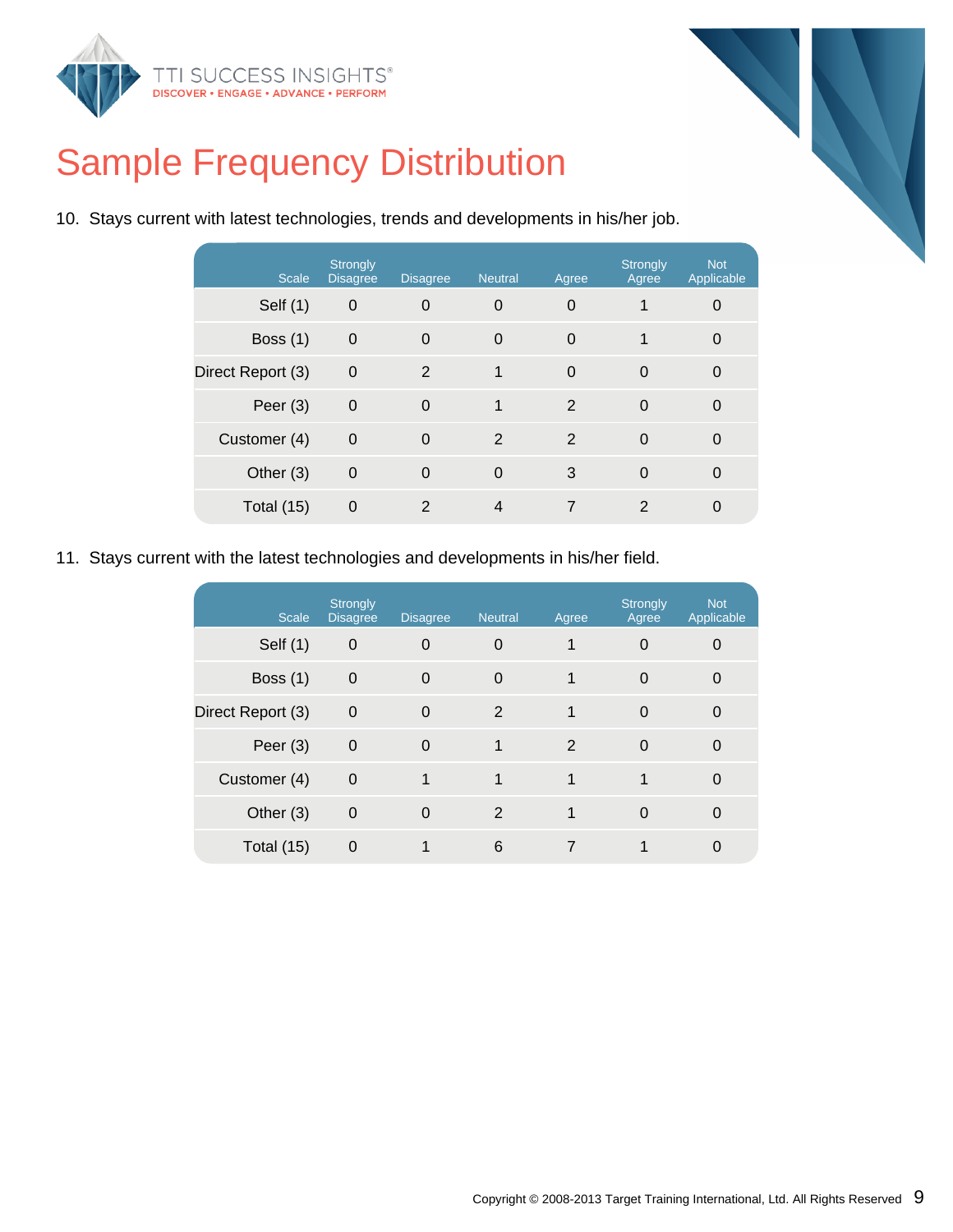



| <b>Scale</b>      | <b>Strongly</b><br><b>Disagree</b> | <b>Disagree</b> | <b>Neutral</b> | Agree    | <b>Strongly</b><br>Agree | <b>Not</b><br>Applicable |
|-------------------|------------------------------------|-----------------|----------------|----------|--------------------------|--------------------------|
| Self (1)          | 0                                  | 0               | $\mathbf 0$    |          | 0                        | 0                        |
| Boss $(1)$        | $\mathbf 0$                        | 0               | $\Omega$       | 1        | 0                        | $\mathbf 0$              |
| Direct Report (3) | $\overline{0}$                     | 0               | 2              | 1        | 0                        | $\Omega$                 |
| Peer $(3)$        | $\mathbf 0$                        | 0               | 3              | $\Omega$ | $\mathbf 0$              | $\Omega$                 |
| Customer (4)      | $\overline{0}$                     | 1               | 1              | 2        | $\Omega$                 | $\Omega$                 |
| Other $(3)$       | $\mathbf 0$                        | 1               | $\mathbf 1$    | $\Omega$ | 1                        | $\Omega$                 |
| Total $(15)$      | 0                                  | 2               | 7              | 5        | 1                        | 0                        |
|                   |                                    |                 |                |          |                          |                          |

12. Talks with people from other groups to find better ways of working together.

13. When I have a tough problem, people recommend this person as an expert in his/her field.

| <b>Scale</b>      | Strongly<br><b>Disagree</b> | <b>Disagree</b> | <b>Neutral</b> | Agree | Strongly<br>Agree | <b>Not</b><br>Applicable |
|-------------------|-----------------------------|-----------------|----------------|-------|-------------------|--------------------------|
| Self (1)          | $\mathbf 0$                 | 0               | 0              | 0     | 1                 | 0                        |
| Boss $(1)$        | $\mathbf 0$                 | 0               | $\Omega$       | 0     | 0                 |                          |
| Direct Report (3) | $\Omega$                    | $\Omega$        |                | 2     | $\Omega$          | 0                        |
| Peer $(3)$        | $\mathbf 0$                 | 0               | 2              | 1     | $\Omega$          | 0                        |
| Customer (4)      | $\Omega$                    | $\Omega$        |                | 3     | $\Omega$          | $\Omega$                 |
| Other $(3)$       | $\mathbf 0$                 | $\Omega$        | 2              | 1     | $\Omega$          | $\Omega$                 |
| Total $(15)$      | $\Omega$                    | 0               | 6              |       |                   |                          |

### Results Oriented (11 questions)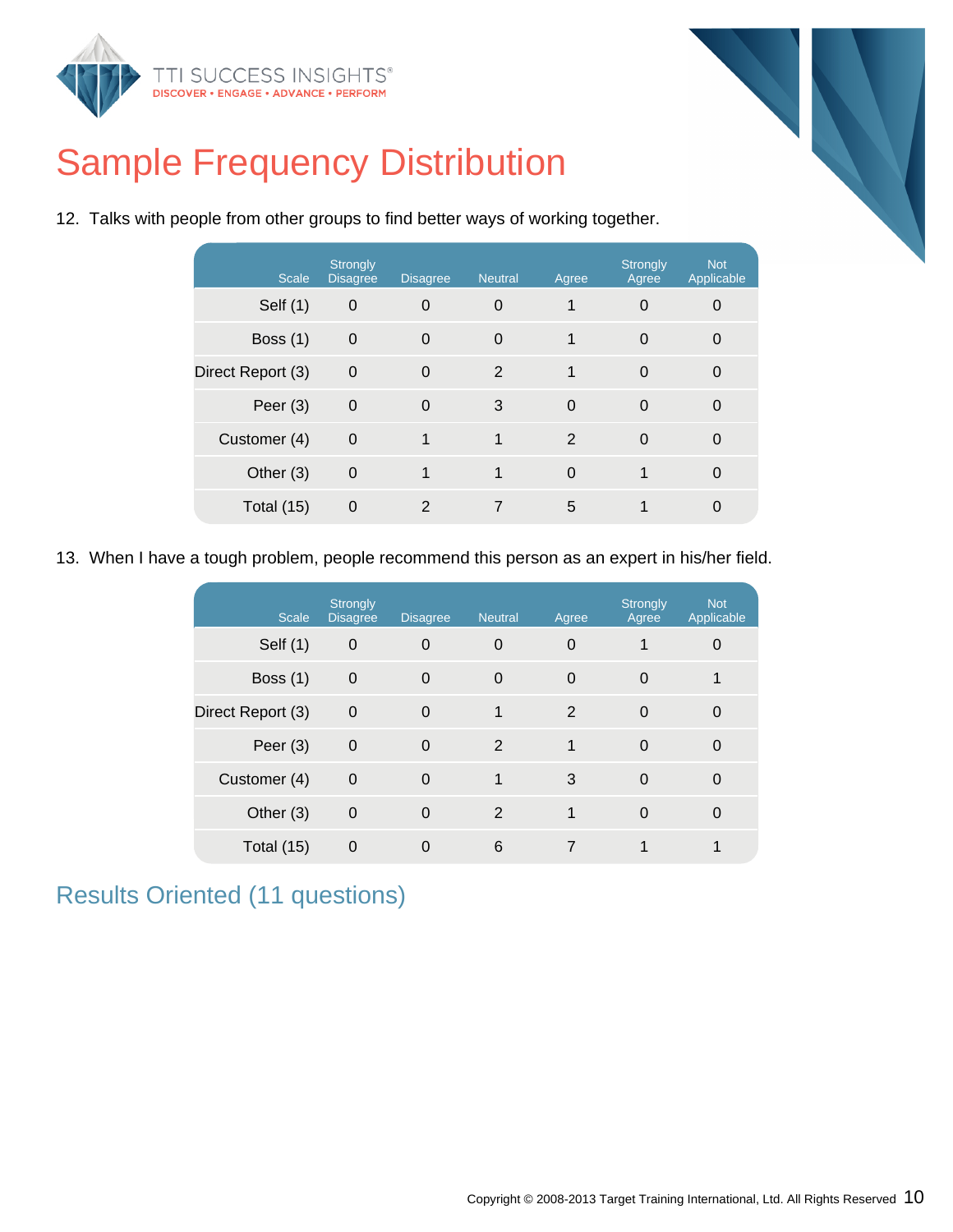



#### Summary:

| <b>Scale</b>      | <b>Strongly</b><br><b>Disagree</b> | <b>Disagree</b> | <b>Neutral</b> | Agree | Strongly<br>Agree | <b>Not</b><br>Applicable |
|-------------------|------------------------------------|-----------------|----------------|-------|-------------------|--------------------------|
| Self (1)          | $\mathbf 0$                        | $\overline{0}$  | 3              | 5     | 3                 | 0                        |
| Boss $(1)$        | $\mathbf 0$                        | 2               | $\overline{7}$ | 1     | 1                 | $\overline{0}$           |
| Direct Report (3) | $\overline{2}$                     | $\overline{4}$  | 11             | 11    | 5                 | $\Omega$                 |
| Peer $(3)$        | $\mathbf 0$                        | 3               | 10             | 15    | $\overline{4}$    | 1                        |
| Customer (4)      | $\Omega$                           | $\overline{4}$  | 15             | 16    | 8                 | 1                        |
| Other $(3)$       | 1                                  | 1               | 13             | 12    | 5                 | 1                        |
| Total (15)        | 3                                  | 14              | 59             | 60    | 26                | 3                        |

#### 14. Acts decisively after considering input.

| <b>Scale</b>      | <b>Strongly</b><br><b>Disagree</b> | <b>Disagree</b> | <b>Neutral</b> | Agree    | Strongly<br>Agree | <b>Not</b><br>Applicable |
|-------------------|------------------------------------|-----------------|----------------|----------|-------------------|--------------------------|
| Self (1)          | $\mathbf 0$                        | $\overline{0}$  | 0              |          | 0                 | O                        |
| Boss $(1)$        | $\mathbf 0$                        | $\Omega$        | $\Omega$       | $\Omega$ | 1                 | $\Omega$                 |
| Direct Report (3) | $\mathbf 0$                        |                 | 2              | $\Omega$ | $\Omega$          | $\Omega$                 |
| Peer $(3)$        | $\mathbf 0$                        | $\mathbf{1}$    | 1              | 1        | $\Omega$          | $\Omega$                 |
| Customer (4)      | $\Omega$                           | 1               | 2              | 1        | $\Omega$          | $\Omega$                 |
| Other $(3)$       | $\mathbf 0$                        | $\Omega$        | 2              | 1        | $\Omega$          | $\Omega$                 |
| Total (15)        | $\Omega$                           | 3               | 7              | 4        |                   | 0                        |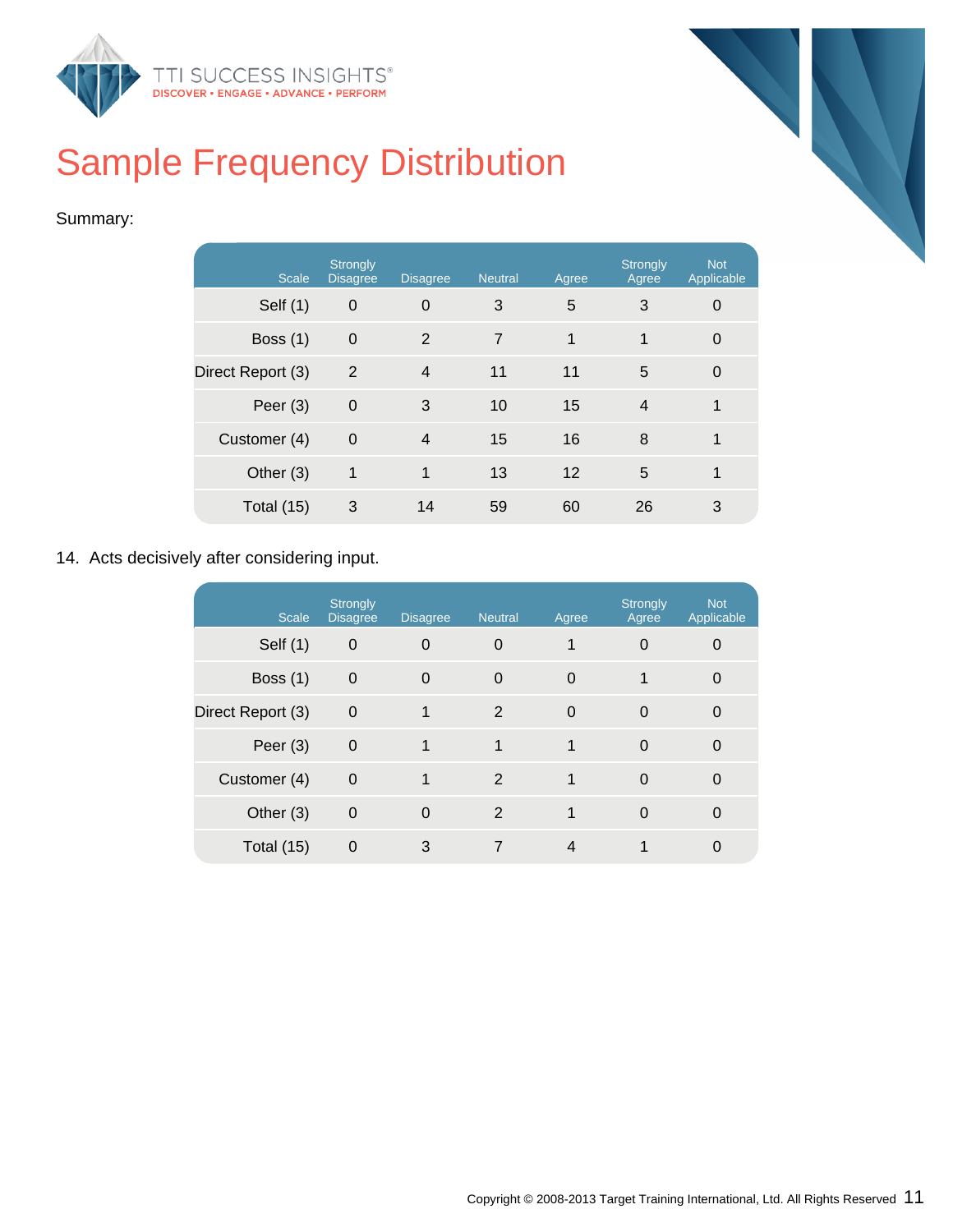



15. Anticipates and overcomes obstacles, balancing quality, budget, and timeliness.

| <b>Scale</b>      | <b>Strongly</b><br><b>Disagree</b> | <b>Disagree</b> | <b>Neutral</b> | Agree    | Strongly<br>Agree | <b>Not</b><br>Applicable |
|-------------------|------------------------------------|-----------------|----------------|----------|-------------------|--------------------------|
| Self (1)          | $\mathbf 0$                        | $\overline{0}$  | $\overline{0}$ | 1        | $\Omega$          | 0                        |
| Boss $(1)$        | $\mathbf 0$                        | $\mathbf 0$     | $\mathbf 0$    | 1        | $\Omega$          | 0                        |
| Direct Report (3) | $\mathbf 0$                        | $\Omega$        | 3              | $\Omega$ | $\Omega$          | $\Omega$                 |
| Peer $(3)$        | $\mathbf 0$                        | 1               | 1              | 1        | $\Omega$          | $\Omega$                 |
| Customer (4)      | $\mathbf 0$                        | $\Omega$        | 3              | 1        | $\Omega$          | $\Omega$                 |
| Other (3)         | $\mathbf 0$                        | $\Omega$        | 1              | 2        | $\Omega$          | 0                        |
| Total (15)        | $\mathbf 0$                        |                 | 8              | 6        | 0                 | 0                        |

16. Assumes ownership of problems and the role of problem-solver.

| <b>Scale</b>      | <b>Strongly</b><br><b>Disagree</b> | <b>Disagree</b> | <b>Neutral</b> | Agree | <b>Strongly</b><br>Agree | <b>Not</b><br>Applicable |
|-------------------|------------------------------------|-----------------|----------------|-------|--------------------------|--------------------------|
| Self (1)          | $\overline{0}$                     | $\Omega$        | 0              | 1     | $\Omega$                 |                          |
| Boss $(1)$        | $\overline{0}$                     | $\Omega$        | 1              | 0     | 0                        | $\Omega$                 |
| Direct Report (3) | 1                                  | 1               | $\Omega$       | 1     | $\Omega$                 | $\Omega$                 |
| Peer $(3)$        | $\mathbf 0$                        | 1               | $\Omega$       | 1     | 1                        | $\Omega$                 |
| Customer (4)      | $\overline{0}$                     | $\Omega$        | $\Omega$       | 3     | 1                        | $\Omega$                 |
| Other $(3)$       | $\mathbf 0$                        | $\Omega$        | $\Omega$       | 3     | $\Omega$                 | $\Omega$                 |
| Total $(15)$      | 1                                  | $\mathcal{P}$   |                | 9     | $\mathcal{P}$            |                          |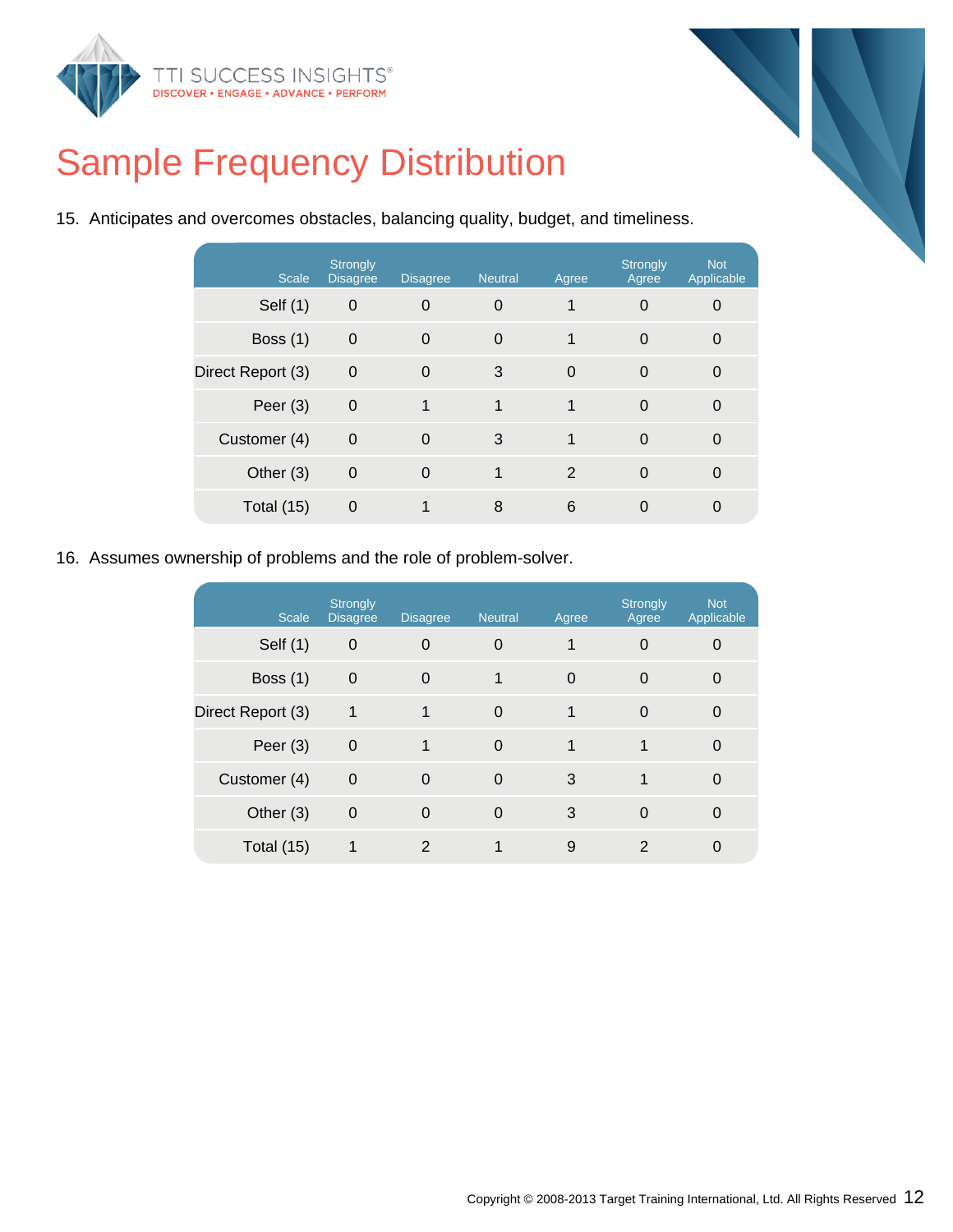



| 17. Demonstrates personal commitment and persistence in achieving goals. |  |  |  |  |
|--------------------------------------------------------------------------|--|--|--|--|
|                                                                          |  |  |  |  |

| <b>Scale</b>      | <b>Strongly</b><br><b>Disagree</b> | <b>Disagree</b> | <b>Neutral</b> | Agree          | <b>Strongly</b><br>Agree | <b>Not</b><br>Applicable |
|-------------------|------------------------------------|-----------------|----------------|----------------|--------------------------|--------------------------|
| Self (1)          | $\mathbf 0$                        | 0               | 0              | 1              | $\Omega$                 | 0                        |
| Boss $(1)$        | $\mathbf 0$                        | 1               | $\mathbf 0$    | $\overline{0}$ | $\Omega$                 | $\Omega$                 |
| Direct Report (3) | $\Omega$                           | $\Omega$        | 1              | 1              | 1                        | $\Omega$                 |
| Peer $(3)$        | $\mathbf 0$                        | $\Omega$        | 1              | 2              | $\Omega$                 | 0                        |
| Customer (4)      | $\Omega$                           | $\Omega$        | $\Omega$       | 1              | 3                        | $\Omega$                 |
| Other (3)         | $\mathbf 0$                        | $\Omega$        | 1              | 1              | 1                        | $\Omega$                 |
| Total (15)        | $\mathbf 0$                        |                 | 3              | 6              | 5                        | 0                        |

18. Looks for ways to personally cut costs and increase productivity.

| <b>Scale</b>      | <b>Strongly</b><br><b>Disagree</b> | <b>Disagree</b> | <b>Neutral</b> | Agree | <b>Strongly</b><br>Agree | <b>Not</b><br>Applicable |
|-------------------|------------------------------------|-----------------|----------------|-------|--------------------------|--------------------------|
| Self $(1)$        | $\boldsymbol{0}$                   | $\Omega$        | 0              | 0     |                          | 0                        |
| Boss $(1)$        | $\overline{0}$                     | $\Omega$        | 1              | 0     | 0                        | 0                        |
| Direct Report (3) | $\overline{0}$                     | 1               | $\Omega$       | 1     | 1                        | $\Omega$                 |
| Peer $(3)$        | $\mathbf 0$                        | $\Omega$        | 2              | 1     | $\Omega$                 | 0                        |
| Customer (4)      | $\mathbf 0$                        | $\Omega$        | 1              | 2     | 1                        | $\Omega$                 |
| Other (3)         | $\mathbf 0$                        | $\Omega$        | 1              | 1     | 1                        | $\Omega$                 |
| Total (15)        | $\Omega$                           |                 | 5              | 5     |                          | 0                        |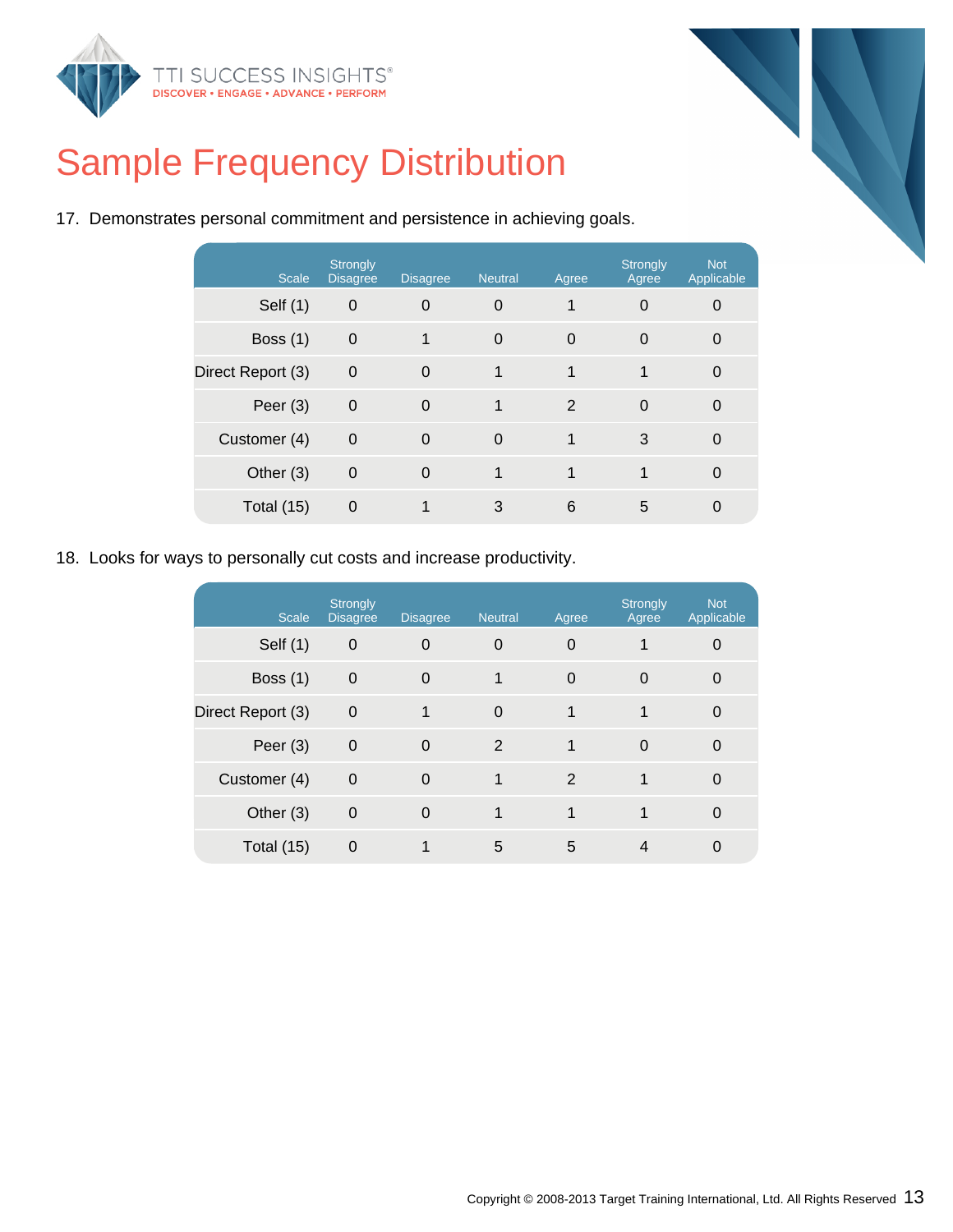



|  |  |  | 19. Makes a valuable contribution to tasks he/she is involved in. |  |  |  |
|--|--|--|-------------------------------------------------------------------|--|--|--|
|--|--|--|-------------------------------------------------------------------|--|--|--|

| <b>Scale</b>      | <b>Strongly</b><br><b>Disagree</b> | <b>Disagree</b> | <b>Neutral</b> | Agree          | Strongly<br>Agree | <b>Not</b><br>Applicable |
|-------------------|------------------------------------|-----------------|----------------|----------------|-------------------|--------------------------|
| Self $(1)$        | 0                                  | $\Omega$        | $\mathbf 0$    | 0              |                   | 0                        |
| Boss $(1)$        | $\overline{0}$                     | $\Omega$        | 1              | 0              | 0                 | 0                        |
| Direct Report (3) | $\mathbf 0$                        | $\Omega$        | $\Omega$       | 2              | 1                 | $\Omega$                 |
| Peer $(3)$        | $\mathbf 0$                        | $\Omega$        | 1              | $\overline{2}$ | $\Omega$          | 0                        |
| Customer (4)      | $\mathbf 0$                        | $\Omega$        | 1              | 3              | $\Omega$          | $\Omega$                 |
| Other $(3)$       | $\mathbf 0$                        | $\Omega$        | 1              | $\Omega$       | 1                 | 1                        |
| Total $(15)$      | 0                                  | 0               | 4              | 7              | 3                 |                          |
|                   |                                    |                 |                |                |                   |                          |

20. Manages around/through obstacles to meet deadlines/budgets and project goals.

| <b>Scale</b>      | <b>Strongly</b><br><b>Disagree</b> | <b>Disagree</b> | <b>Neutral</b> | Agree    | Strongly<br>Agree | <b>Not</b><br>Applicable |
|-------------------|------------------------------------|-----------------|----------------|----------|-------------------|--------------------------|
| Self (1)          | $\mathbf 0$                        | $\Omega$        | 0              | 0        |                   |                          |
| Boss $(1)$        | $\mathbf 0$                        | $\Omega$        | 1              | 0        | $\Omega$          | 0                        |
| Direct Report (3) | $\mathbf 0$                        | $\Omega$        | 1              | 1        | 1                 | $\Omega$                 |
| Peer $(3)$        | $\overline{0}$                     | $\Omega$        | 1              | 2        | $\Omega$          | $\Omega$                 |
| Customer (4)      | $\mathbf 0$                        |                 | 1              | $\Omega$ |                   |                          |
| Other (3)         | $\mathbf 0$                        | $\Omega$        | 1              | 1        |                   |                          |
| Total (15)        | $\Omega$                           |                 | 5              | 4        |                   |                          |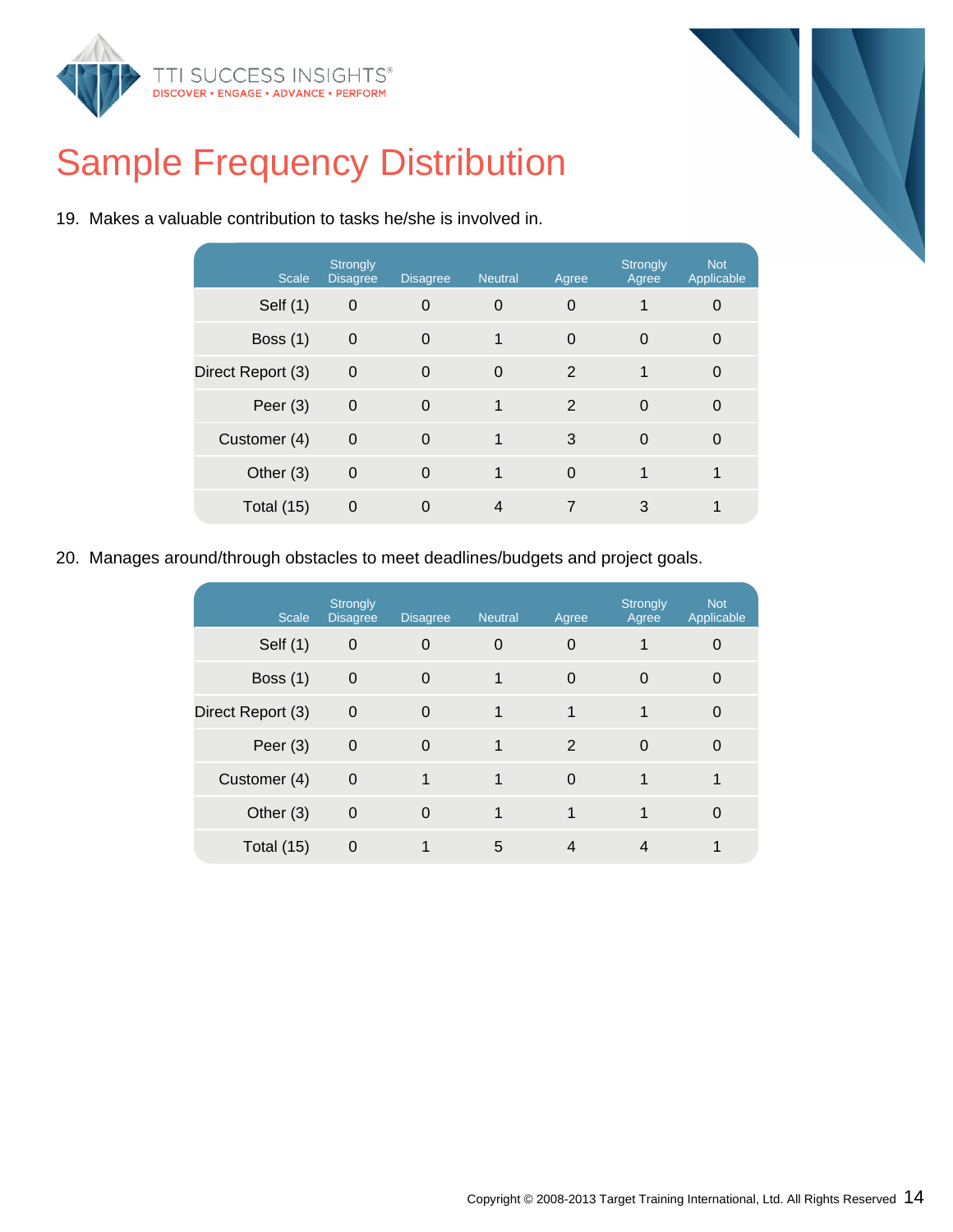

21. Provides early warning to senior management when results are in jeopardy beyond personal/work group ability to correct.

| <b>Scale</b>      | <b>Strongly</b><br><b>Disagree</b> | <b>Disagree</b> | <b>Neutral</b> | Agree | Strongly<br>Agree | <b>Not</b><br>Applicable |
|-------------------|------------------------------------|-----------------|----------------|-------|-------------------|--------------------------|
| Self (1)          | $\mathbf 0$                        | $\Omega$        | $\Omega$       | 1     | $\Omega$          | 0                        |
| <b>Boss (1)</b>   | $\mathbf 0$                        | 1               | $\Omega$       | 0     | $\Omega$          | $\Omega$                 |
| Direct Report (3) | $\Omega$                           | $\Omega$        | $\Omega$       | 3     | $\Omega$          | $\Omega$                 |
| Peer $(3)$        | $\mathbf 0$                        | $\Omega$        | $\overline{0}$ | 3     | $\Omega$          | $\Omega$                 |
| Customer (4)      | $\Omega$                           | $\Omega$        | 1              | 1     | 2                 | $\Omega$                 |
| Other $(3)$       | $\mathbf 0$                        | $\Omega$        | 1              | 2     | $\Omega$          | $\Omega$                 |
| Total (15)        | $\Omega$                           |                 | $\mathcal{P}$  | 10    | 2                 | 0                        |

22. Sets clear priorities and explains interdependency of projects.

| <b>Scale</b>      | <b>Strongly</b><br><b>Disagree</b> | <b>Disagree</b> | <b>Neutral</b> | Agree    | <b>Strongly</b><br>Agree | <b>Not</b><br>Applicable |
|-------------------|------------------------------------|-----------------|----------------|----------|--------------------------|--------------------------|
| Self (1)          | $\overline{0}$                     | $\Omega$        | 1              | $\Omega$ | 0                        | 0                        |
| Boss $(1)$        | $\overline{0}$                     | $\Omega$        | 1              | $\Omega$ | 0                        | $\Omega$                 |
| Direct Report (3) | $\overline{0}$                     | $\Omega$        | 3              | $\Omega$ | $\Omega$                 | $\Omega$                 |
| Peer $(3)$        | $\mathbf 0$                        | $\Omega$        | 1              | 1        | 1                        | $\Omega$                 |
| Customer (4)      | $\overline{0}$                     | $\Omega$        | 2              | 2        | $\Omega$                 | $\Omega$                 |
| Other (3)         | $\mathbf 0$                        | $\Omega$        | 3              | $\Omega$ | $\Omega$                 | $\Omega$                 |
| Total $(15)$      | $\overline{0}$                     | 0               | 11             | 3        |                          | 0                        |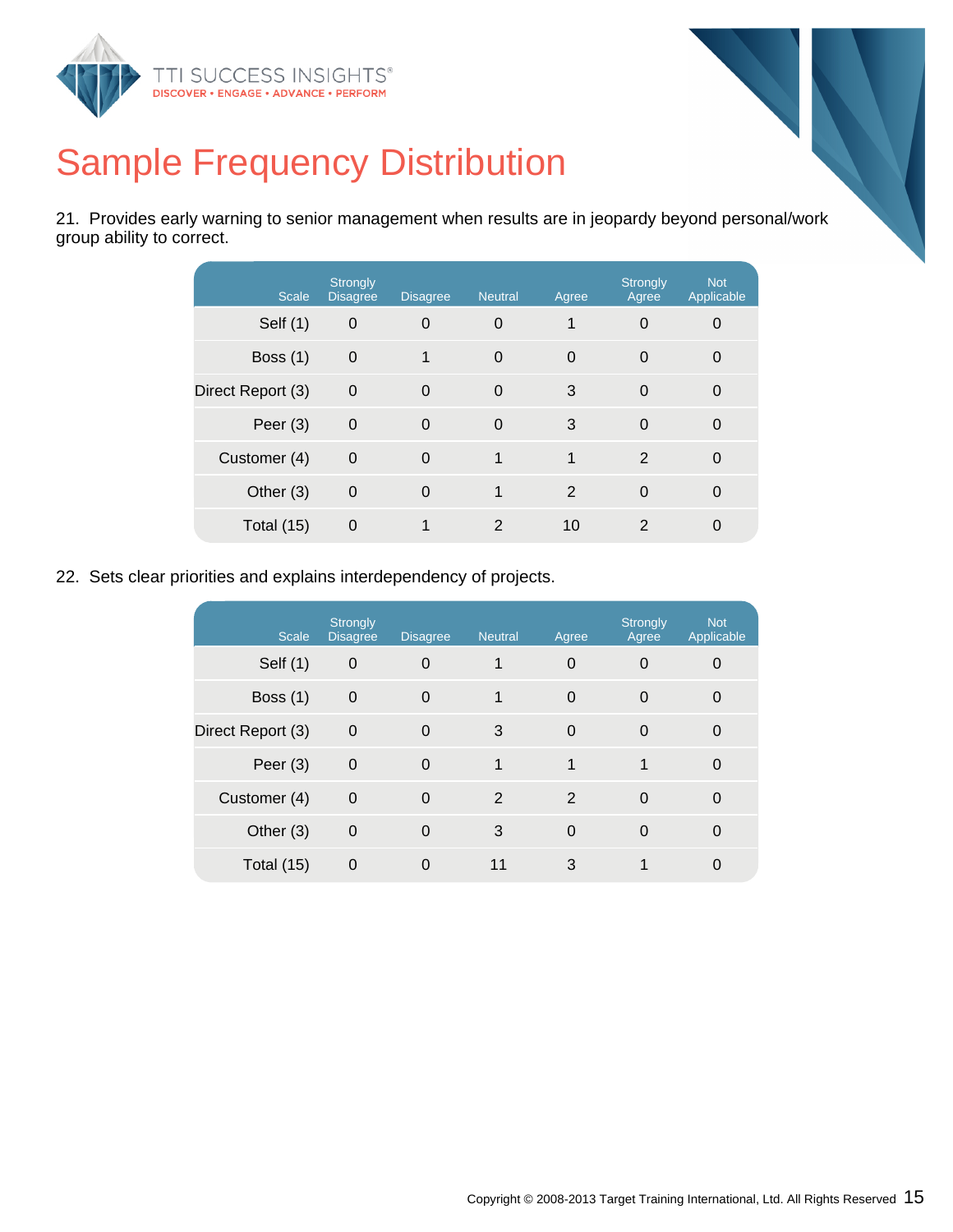

23. Sets/advises on action plans that measure drivers of results and enable prompt course correction.

| <b>Scale</b>      | <b>Strongly</b><br><b>Disagree</b> | <b>Disagree</b> | <b>Neutral</b> | Agree         | <b>Strongly</b><br>Agree | <b>Not</b><br>Applicable |
|-------------------|------------------------------------|-----------------|----------------|---------------|--------------------------|--------------------------|
| Self (1)          | $\mathbf 0$                        | $\overline{0}$  |                | 0             | 0                        | 0                        |
| Boss $(1)$        | $\mathbf 0$                        | $\Omega$        | 1              | $\mathbf 0$   | $\Omega$                 | 0                        |
| Direct Report (3) | $\overline{0}$                     | 1               | 1              | 1             | $\Omega$                 | 0                        |
| Peer $(3)$        | $\mathbf 0$                        | $\Omega$        | 1              | 0             | 2                        | $\Omega$                 |
| Customer (4)      | $\Omega$                           | 1               | 2              | 1             | $\Omega$                 | $\Omega$                 |
| Other (3)         | $\mathbf 0$                        | 1               | $\overline{2}$ | $\Omega$      | $\Omega$                 | 0                        |
| Total (15)        | 0                                  | 3               | 8              | $\mathcal{P}$ | $\mathcal{P}$            | 0                        |

24. Welcomes "bad" news as well as good.

| <b>Scale</b>      | <b>Strongly</b><br><b>Disagree</b> | <b>Disagree</b> | <b>Neutral</b> | Agree        | Strongly<br>Agree | <b>Not</b><br>Applicable |
|-------------------|------------------------------------|-----------------|----------------|--------------|-------------------|--------------------------|
| Self $(1)$        | $\mathbf 0$                        | 0               |                | $\Omega$     | 0                 | 0                        |
| Boss $(1)$        | $\mathbf 0$                        | $\Omega$        |                | $\Omega$     | $\Omega$          | 0                        |
| Direct Report (3) | 1                                  | $\Omega$        | $\Omega$       | $\mathbf 1$  | 1                 | $\Omega$                 |
| Peer $(3)$        | $\mathbf 0$                        | $\Omega$        | $\mathbf{1}$   | $\mathbf{1}$ | $\Omega$          |                          |
| Customer (4)      | $\mathbf 0$                        |                 | 2              | 1            | $\Omega$          | $\Omega$                 |
| Other $(3)$       | 1                                  | $\Omega$        | $\Omega$       | $\mathbf{1}$ | 1                 | 0                        |
| Total (15)        | 2                                  |                 | 5              | 4            | $\mathcal{P}$     |                          |

Resilience (6 questions)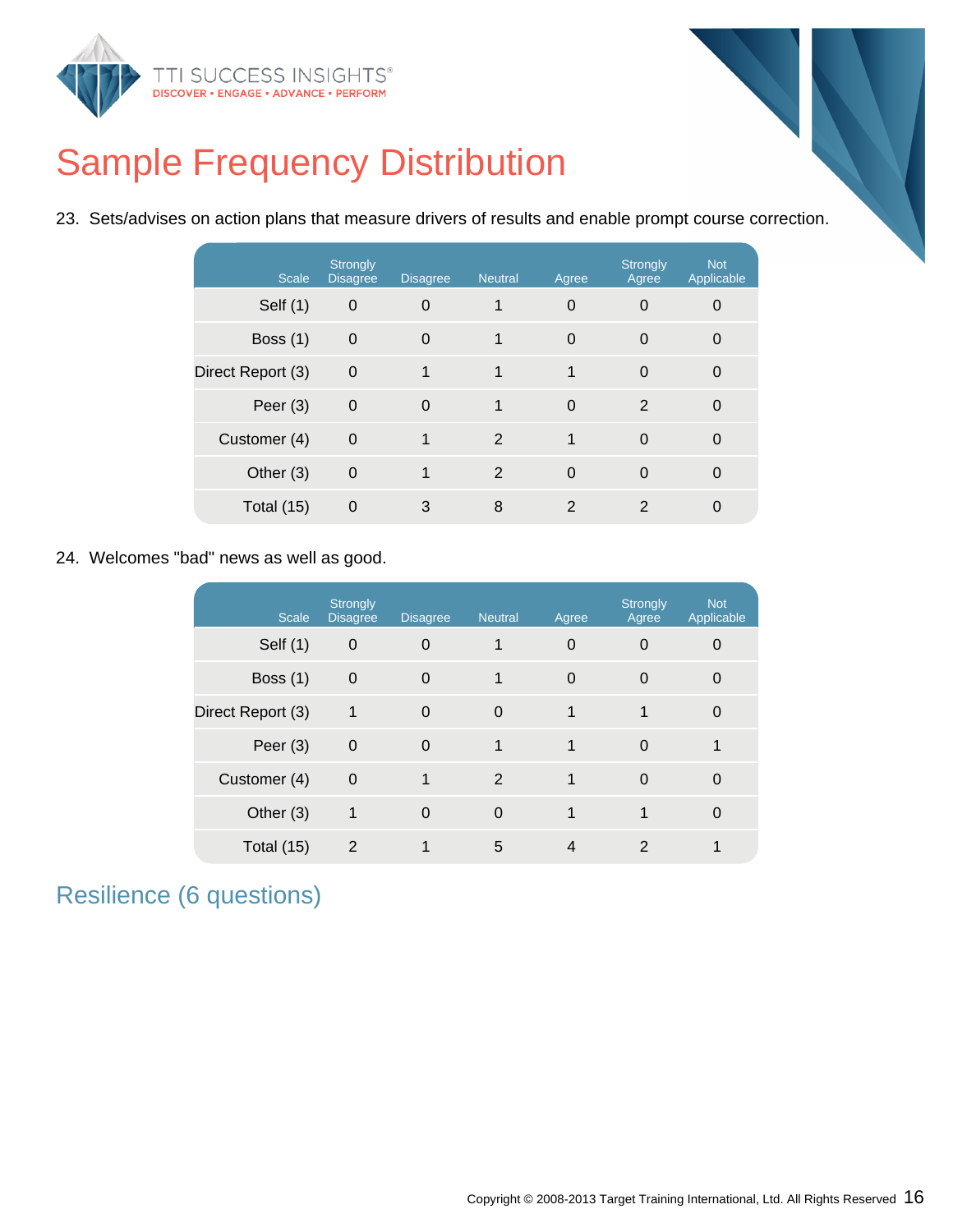



#### Summary:

| <b>Scale</b>      | <b>Strongly</b><br><b>Disagree</b> | <b>Disagree</b> | <b>Neutral</b> | Agree | <b>Strongly</b><br>Agree | <b>Not</b><br>Applicable |
|-------------------|------------------------------------|-----------------|----------------|-------|--------------------------|--------------------------|
| Self (1)          | $\boldsymbol{0}$                   | $\Omega$        | 3              | 3     | $\Omega$                 | 0                        |
| Boss $(1)$        | $\mathbf 0$                        | $\Omega$        | 3              | 2     | 1                        | $\Omega$                 |
| Direct Report (3) | $\mathbf 0$                        | $\Omega$        | 5              | 10    | 2                        | 1                        |
| Peer $(3)$        | 1                                  | 5               | 5              | 5     | $\overline{2}$           | 0                        |
| Customer (4)      | $\mathbf 0$                        | $\Omega$        | 11             | 10    | 3                        | $\overline{0}$           |
| Other $(3)$       | $\Omega$                           | 2               | 10             | 5     | 1                        | $\Omega$                 |
| Total (15)        | 1                                  | $\overline{7}$  | 37             | 35    | 9                        | 1                        |

#### 25. Demonstrates flexibility when responding to uncertainty, ambiguity, and change.

| <b>Scale</b>      | <b>Strongly</b><br><b>Disagree</b> | <b>Disagree</b> | <b>Neutral</b> | Agree    | <b>Strongly</b><br>Agree | <b>Not</b><br>Applicable |
|-------------------|------------------------------------|-----------------|----------------|----------|--------------------------|--------------------------|
| Self (1)          | $\overline{0}$                     | $\Omega$        | 1              | 0        | $\Omega$                 | 0                        |
| Boss $(1)$        | $\overline{0}$                     | $\Omega$        | $\Omega$       | $\Omega$ | 1                        | $\Omega$                 |
| Direct Report (3) | $\overline{0}$                     | $\Omega$        | $\Omega$       | 3        | $\Omega$                 | $\Omega$                 |
| Peer $(3)$        | $\mathbf 0$                        | 1               | $\Omega$       | 1        | 1                        | $\Omega$                 |
| Customer (4)      | $\mathbf 0$                        | $\Omega$        | 3              | $\Omega$ |                          | $\Omega$                 |
| Other $(3)$       | $\mathbf 0$                        | $\Omega$        | $\overline{2}$ | 1        | $\Omega$                 | $\Omega$                 |
| Total (15)        | $\Omega$                           |                 | 6              | 5        | 3                        |                          |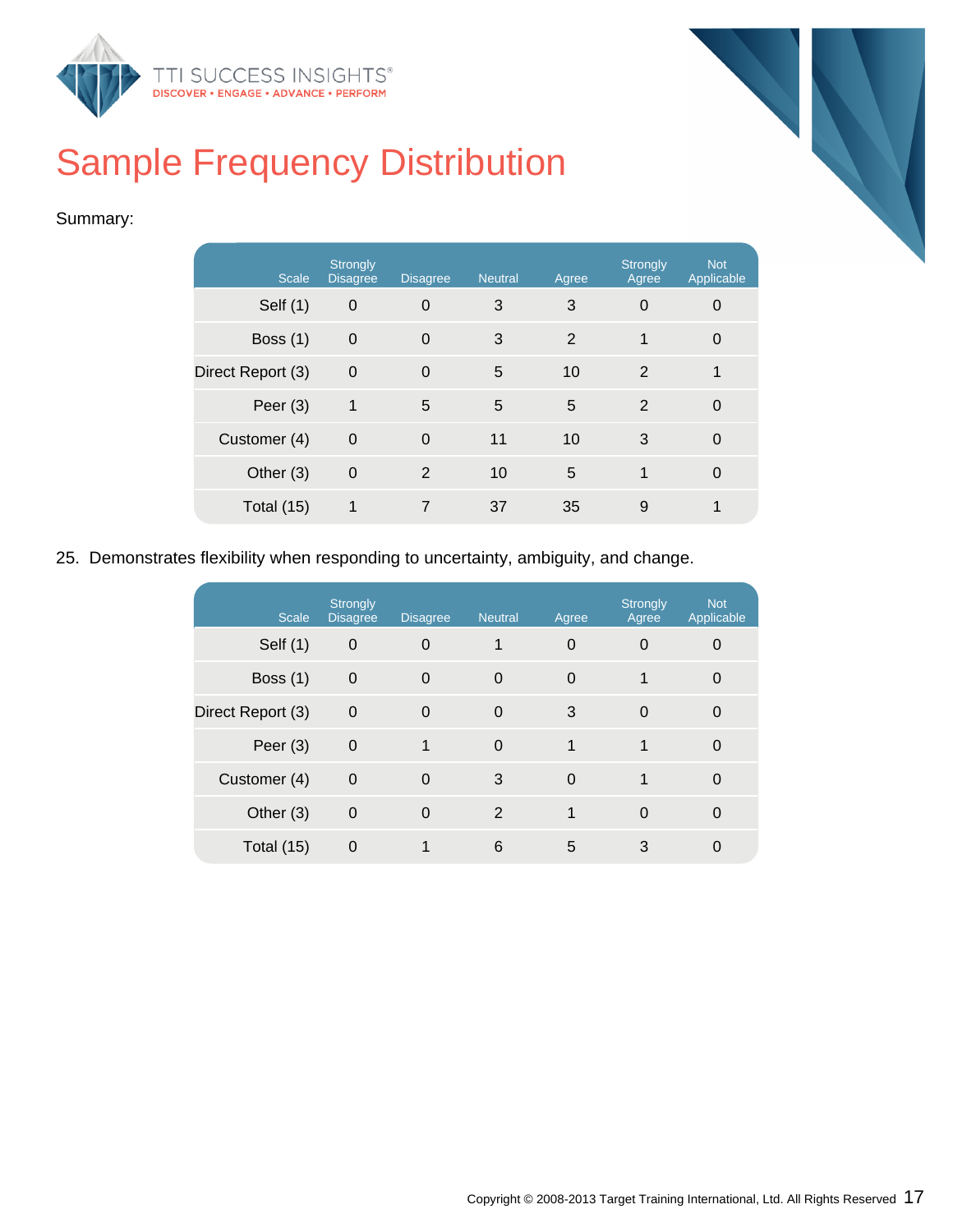



|  |  | 26. Develops structured or organized approaches to managing ambiguity. |  |
|--|--|------------------------------------------------------------------------|--|
|  |  |                                                                        |  |

| <b>Scale</b>      | <b>Strongly</b><br><b>Disagree</b> | <b>Disagree</b> | <b>Neutral</b> | Agree | <b>Strongly</b><br>Agree | <b>Not</b><br>Applicable |
|-------------------|------------------------------------|-----------------|----------------|-------|--------------------------|--------------------------|
| Self (1)          | $\boldsymbol{0}$                   | $\overline{0}$  | 0              |       | $\Omega$                 | 0                        |
| Boss $(1)$        | $\mathbf 0$                        | $\Omega$        | $\mathbf 0$    | 1     | $\Omega$                 | $\Omega$                 |
| Direct Report (3) | $\Omega$                           | $\Omega$        | 1              | 1     | 1                        | $\Omega$                 |
| Peer $(3)$        | $\mathbf 0$                        | 1               | 1              | 1     | $\Omega$                 | 0                        |
| Customer (4)      | $\Omega$                           | $\Omega$        | 1              | 3     | $\Omega$                 | $\Omega$                 |
| Other (3)         | $\mathbf 0$                        | $\Omega$        | 2              | 1     | $\Omega$                 | 0                        |
| Total (15)        | 0                                  |                 | 5              | 8     |                          | 0                        |

27. Displays a sense of security and self-assurance.

| <b>Scale</b>      | Strongly<br><b>Disagree</b> | <b>Disagree</b> | <b>Neutral</b> | Agree | <b>Strongly</b><br>Agree | <b>Not</b><br>Applicable |
|-------------------|-----------------------------|-----------------|----------------|-------|--------------------------|--------------------------|
| Self (1)          | $\mathbf 0$                 | $\overline{0}$  | $\Omega$       | 1     | $\Omega$                 | 0                        |
| <b>Boss (1)</b>   | $\overline{0}$              | $\Omega$        | 1              | 0     | $\Omega$                 | $\Omega$                 |
| Direct Report (3) | $\mathbf 0$                 | $\Omega$        | 1              | 1     | 1                        | $\Omega$                 |
| Peer $(3)$        | $\mathbf 0$                 | 1               | 2              | 0     | $\Omega$                 | $\Omega$                 |
| Customer (4)      | $\Omega$                    | $\Omega$        | 2              | 2     | $\Omega$                 | $\Omega$                 |
| Other $(3)$       | $\mathbf 0$                 |                 | 2              | 0     | $\Omega$                 | $\Omega$                 |
| Total (15)        | 0                           | 2               | 8              | 4     |                          |                          |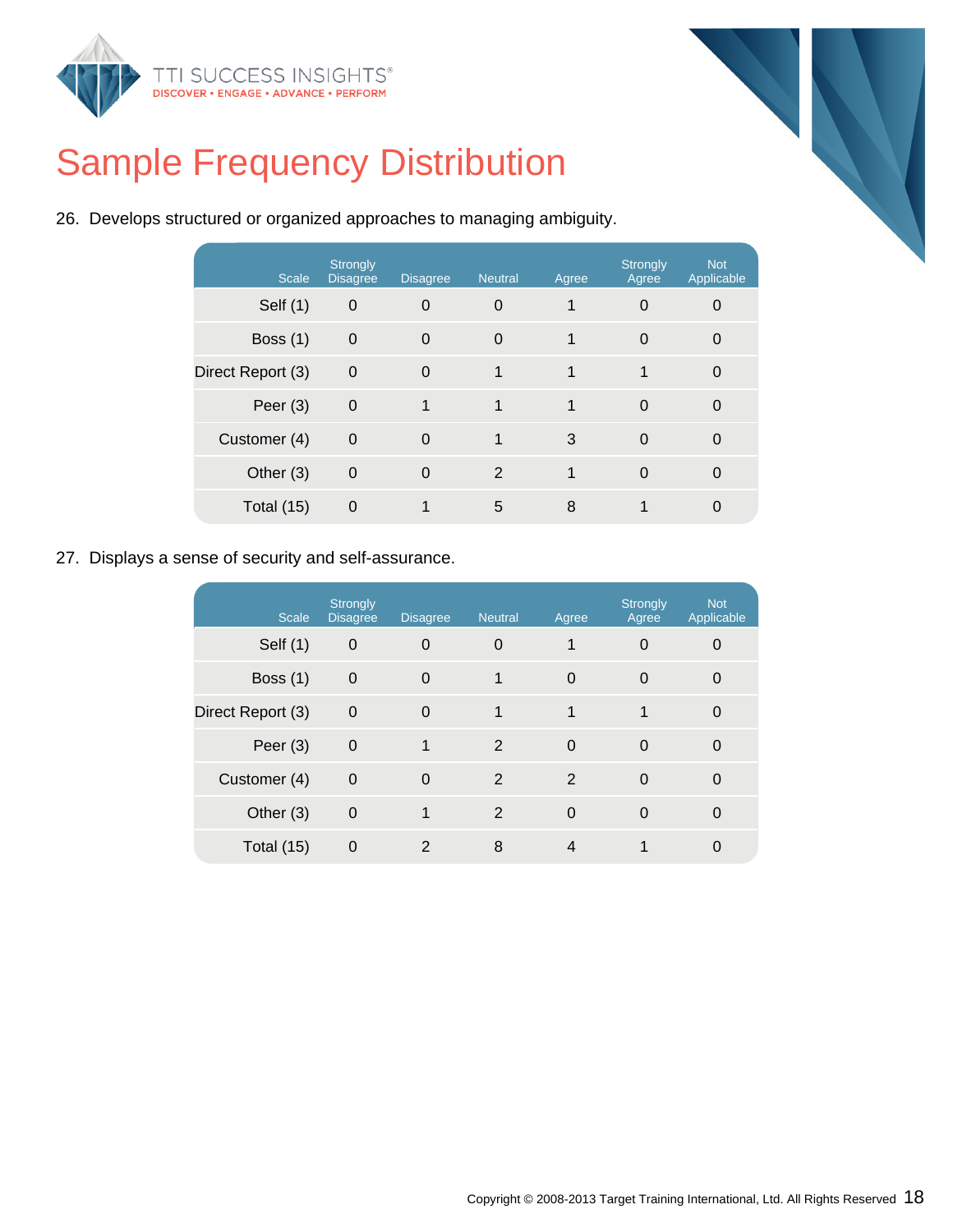



|  |  |  |  |  |  |  |  |  |  | 28. Has a clear vision of what he/she wants to achieve. |
|--|--|--|--|--|--|--|--|--|--|---------------------------------------------------------|
|--|--|--|--|--|--|--|--|--|--|---------------------------------------------------------|

| <b>Scale</b>      | <b>Strongly</b><br><b>Disagree</b> | <b>Disagree</b> | <b>Neutral</b> | Agree    | Strongly<br>Agree | <b>Not</b><br>Applicable |
|-------------------|------------------------------------|-----------------|----------------|----------|-------------------|--------------------------|
| Self (1)          | $\mathbf 0$                        | $\overline{0}$  |                | 0        | $\Omega$          | 0                        |
| Boss $(1)$        | $\mathbf 0$                        | $\Omega$        | 1              | 0        | $\overline{0}$    | 0                        |
| Direct Report (3) | $\mathbf 0$                        | $\Omega$        | $\mathbf 1$    | 2        | $\Omega$          | $\Omega$                 |
| Peer $(3)$        | 1                                  | 1               | $\overline{0}$ | 1        | $\Omega$          | $\overline{0}$           |
| Customer (4)      | $\mathbf 0$                        | $\Omega$        | $\overline{2}$ | 1        | 1                 | $\Omega$                 |
| Other $(3)$       | $\mathbf 0$                        | 1               | 2              | $\Omega$ | $\Omega$          | $\Omega$                 |
| Total (15)        |                                    | 2               | $\overline{7}$ | 4        |                   | 0                        |
|                   |                                    |                 |                |          |                   |                          |

29. Manages change rather than fighting against it.

| <b>Scale</b>      | <b>Strongly</b><br><b>Disagree</b> | <b>Disagree</b> | <b>Neutral</b> | Agree    | <b>Strongly</b><br>Agree | <b>Not</b><br>Applicable |
|-------------------|------------------------------------|-----------------|----------------|----------|--------------------------|--------------------------|
| Self $(1)$        | $\mathbf 0$                        | $\overline{0}$  | $\overline{0}$ | 1        | $\Omega$                 |                          |
| <b>Boss (1)</b>   | $\mathbf 0$                        | $\mathbf 0$     | $\mathbf 0$    | 1        | $\Omega$                 | $\Omega$                 |
| Direct Report (3) | $\mathbf 0$                        | $\Omega$        | $\mathbf 0$    | 2        | $\Omega$                 |                          |
| Peer $(3)$        | $\mathbf 0$                        | $\Omega$        | 2              | $\Omega$ | 1                        | $\Omega$                 |
| Customer (4)      | $\mathbf 0$                        | $\Omega$        | 2              | 1        | 1                        | $\Omega$                 |
| Other $(3)$       | $\mathbf 0$                        | $\Omega$        | 1              | 2        | $\Omega$                 | $\Omega$                 |
| Total (15)        | 0                                  | $\Omega$        | 5              |          | $\mathcal{P}$            |                          |